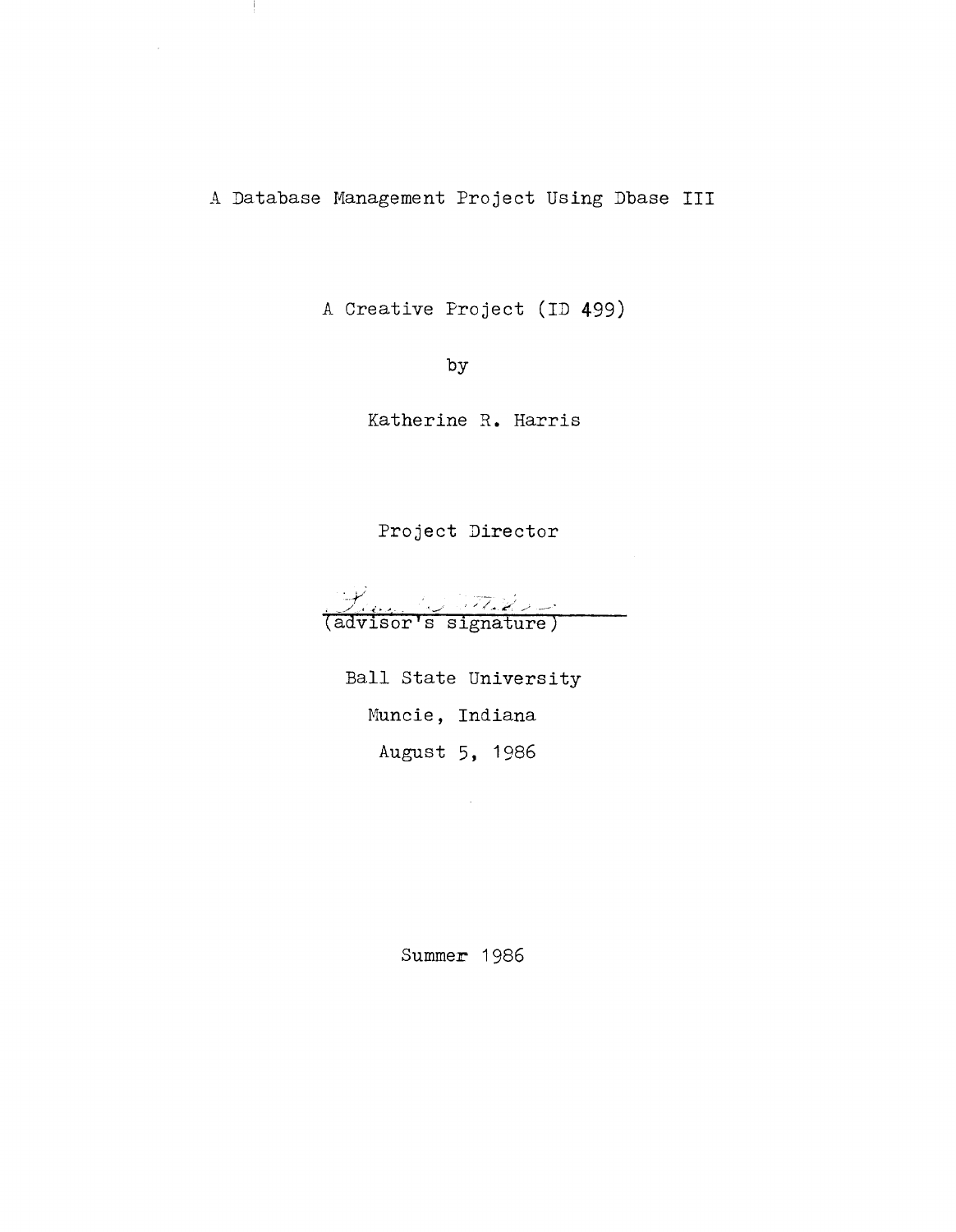$SpCo^{\frac{1}{2}}$ -r *;:p-:*  : (2)<br>: (1)<br>: (1)  $:H.37$ 

## BALL STATE SCHOOL OF MUSIC COURSE REGISTRATION SYSTEM

This project involves the computerization of the registration procedures used by the Ball State School of Music. The School of Music uses their own system of registering students for classes before they are actually registered in AD  $\ddot{6}$ . This computer system involves database manipulation, storage, and retrieval of data. This system is divided into four major- paF-ts:

- 1. Student information This portion of the system allows for the addition of new student information, update of existing student information, deletion of existing student information, and review of existing student information. The type of information contained in the student database pertains to personal data about each student of the School of Music such as each student's social security number, first and last name, address, phone, and type of degree.
- 2. Faculty information This portion of the system allows for the addition of new faculty information, update of existing faculty information, deletion of existing faculty information, and review of existing faculty information. The type of information included in the faculty database pertains to personal data of each faculty member of the School of Music such as social security number. first and last name, office address and phone, and faculty code number.
- 3. Registration information This portion of the system allows for the addition of new course information for a student. update of existing course information, deletion of existing course information, and reVlew of existing course information. This section also allows for the capability to print out or view on the screen the course information for a particular student and the capability to add or drop a course for a student. A new database is created for each new academic quarter, thereby keeping each quarter's registration information into separate, logical units. The system allows for the creation of these new databases, as well as the capabjlity to backup each database as needed.
- 4. Faculty Class Lists This portion of the system integrates the above three concepts. This section allows the user to either print or View on the screen all of the students and the courses each are taking for a particular faculty member for a certain quarter.

Attached is a sample proposal which was presented to and approved by the School of Music department head. The purpose of the proposal was to explain what. my understanding of the project needs were and to give an estimate of the length and cost of the project. I was paid minimun wage for the project for which 55 hours were billed.

I felt that this project was a good experience for me because the type of work it entailed helped me prepare for real-world needs and deadlines. The language that this project was programmed in. DBASE III plus, is a very popular and innovative language. The experience I have gained from this project has already made me a more marketable person and given me a competitive edge over other computer majors without DBASE experience.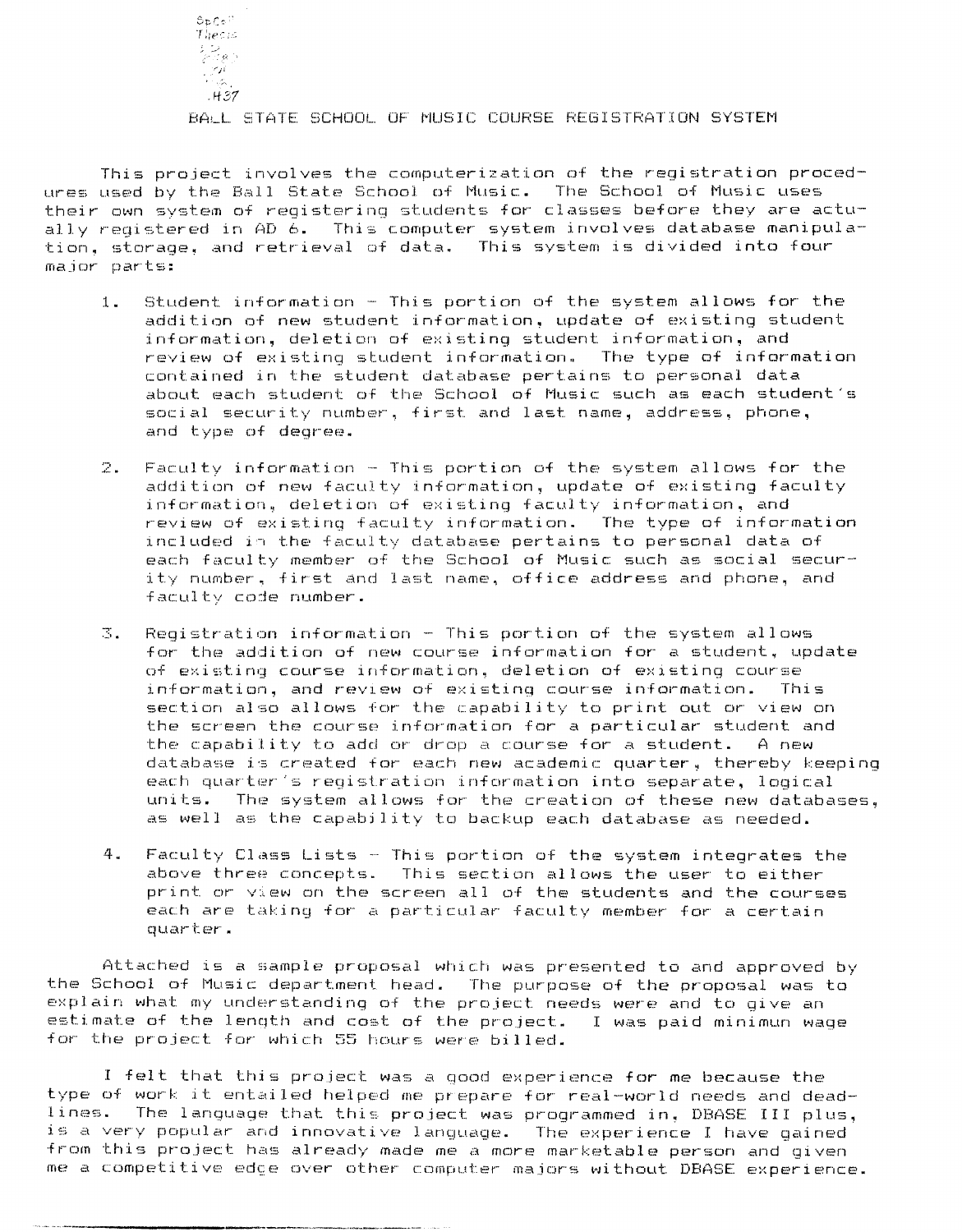Future considerations of this project may involve the following:

- 1. An option for the user to change the colors on the screen before entering the system.
- 2. A Help File which the user could use to find out what the facultv codes are for each faculty member of the School of l'1usic.

**. \_---------------\_.\_.** \_.\_ ....

3. A counting mechanism which would remind the user to backup the database after a certain number of records are in the database .

 $\ddot{\phantom{a}}$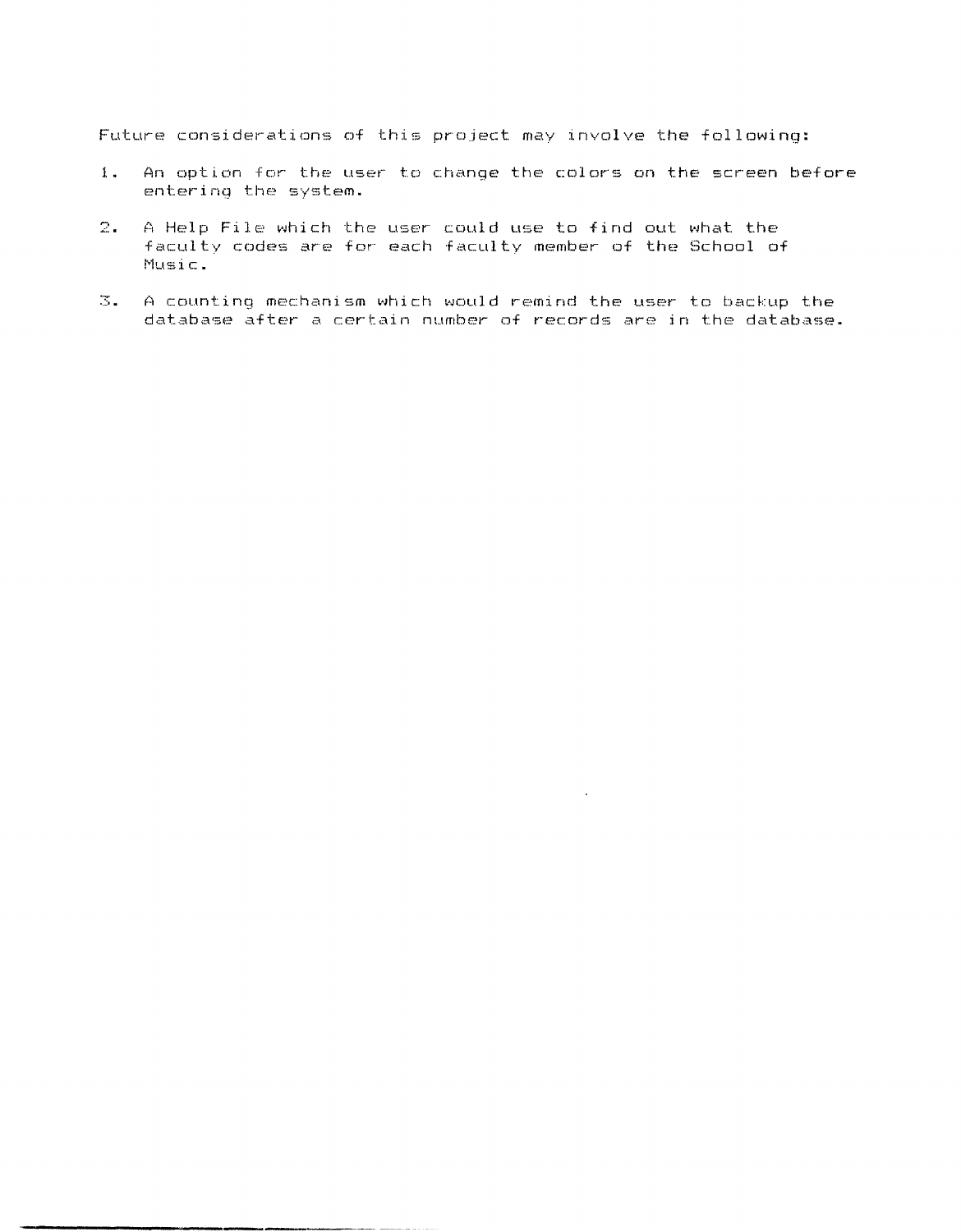## SCHOOL OF MUSIC

#### PROPOSAL

#### PURPOSE

The purpose of this project is to computerize the current registration procedure used by the School of Music personnel. The new system will be primarily menu-driven and user-friendly. The database system will consist of three major database files: one containing student information, one containing faculty information, and one containing registration information. The system will consist of five major menus allowing the user to add, change, and delete student and faculty information, update and print course registration information, print faculty load reports, and backup current database files.

The project will consist of three phases as follows:

#### PHASE I

Program, develop, and design the three major databases and the five major menus as well as their respective submenus. This will serve as a prototype which will be demonstrated to the School of Music personnel after this phase is completed.

## PHASE II

Program and develop the actual code to manipulate the database files through the menu-driven interface.

## PHASE III

Thoroughly test, document, and install the database system. When the system is completed, demonstrate and train the users using the documentation provided.

## ESTIMATED COST AND TIMETABLE

The project will be paid in partial payments corresponding to each of the three phases. The estimated amount of hours and cost for each phase is as follows:

## PHASE I

10 hours @ \$6.00/hour = \$60.00

This payment will be due when Phase I is completed and demonstrated during the week of April 28, 1986.

## PHASE II

30 hours @ \$6.00/hour = \$180.00

This payment will be due upon completion of this phase during the week of June 9, 1986.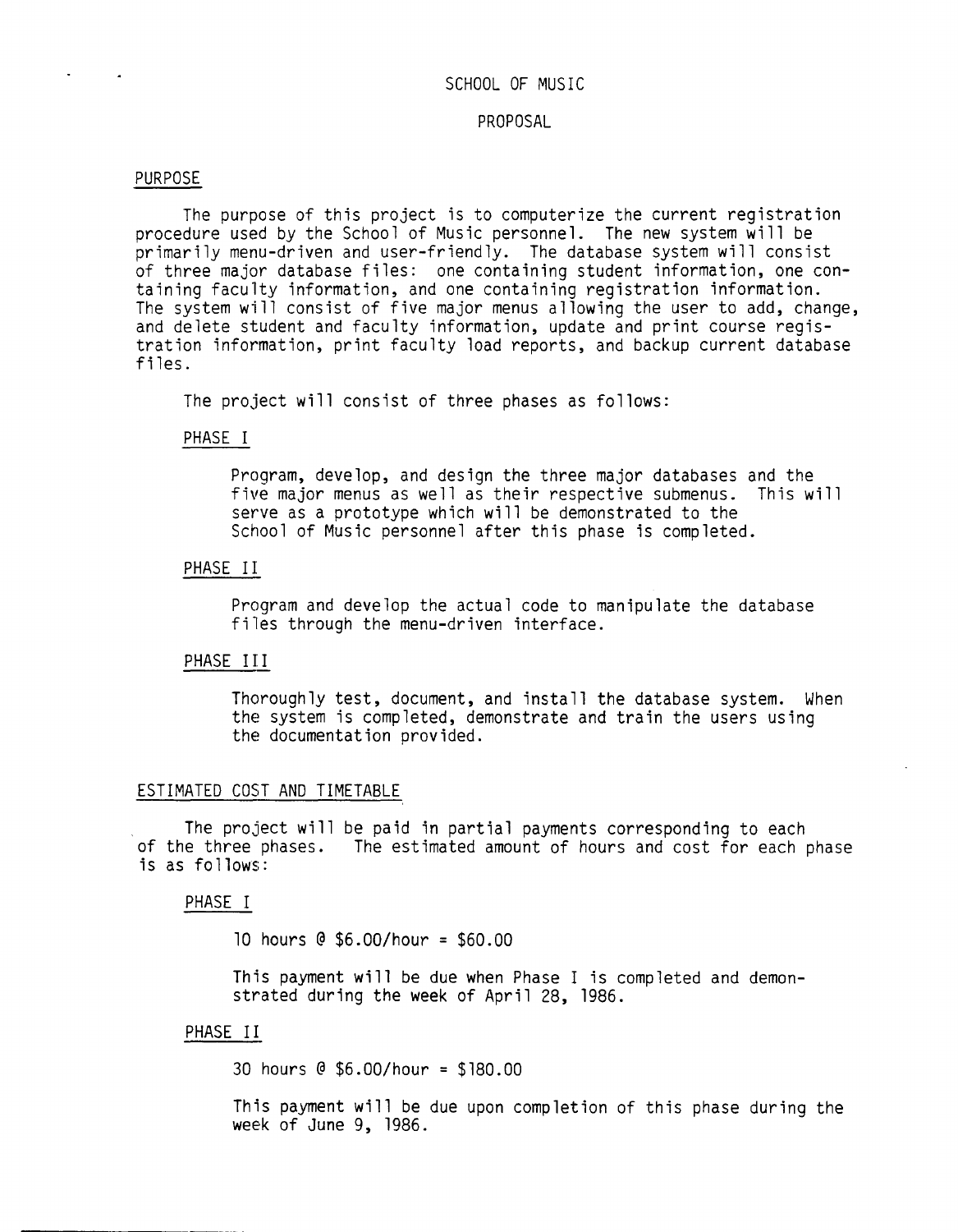# PHASE III

 $\lambda_{\rm{max}}$  and  $\lambda_{\rm{max}}$ 

15 hours @ \$6.00/hour = \$90.00

This payment will be due upon completion of the project during the week of June 23, 1986. Further modifications will be billed at the rate of \$6.00/hour.

 $\bar{\mathcal{A}}$ 

TOTAL COST

55 hours @ \$6.00/hour = \$330.00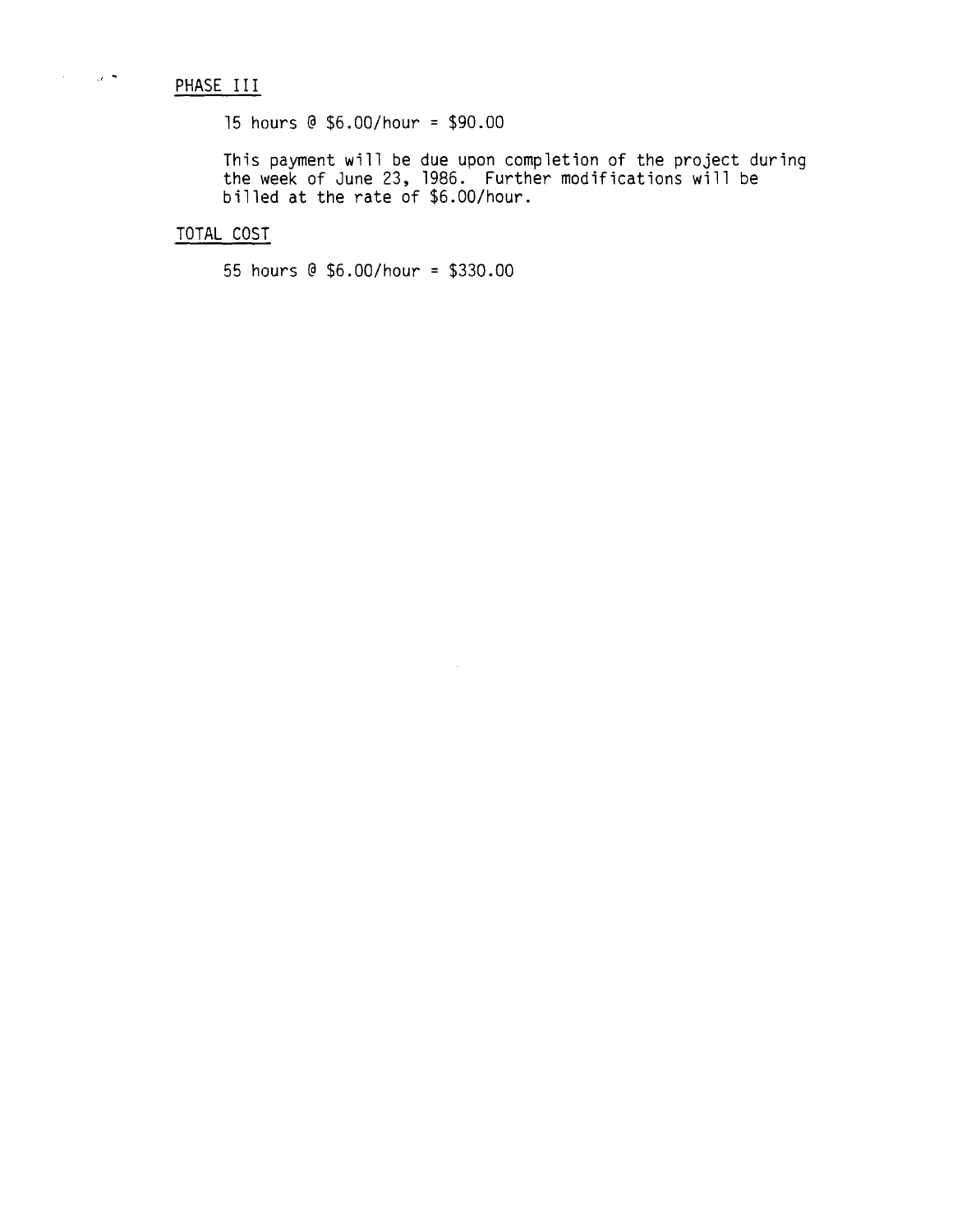DOCUMENTATION AND SCREEN LAYOUTS

 $\mathcal{A}$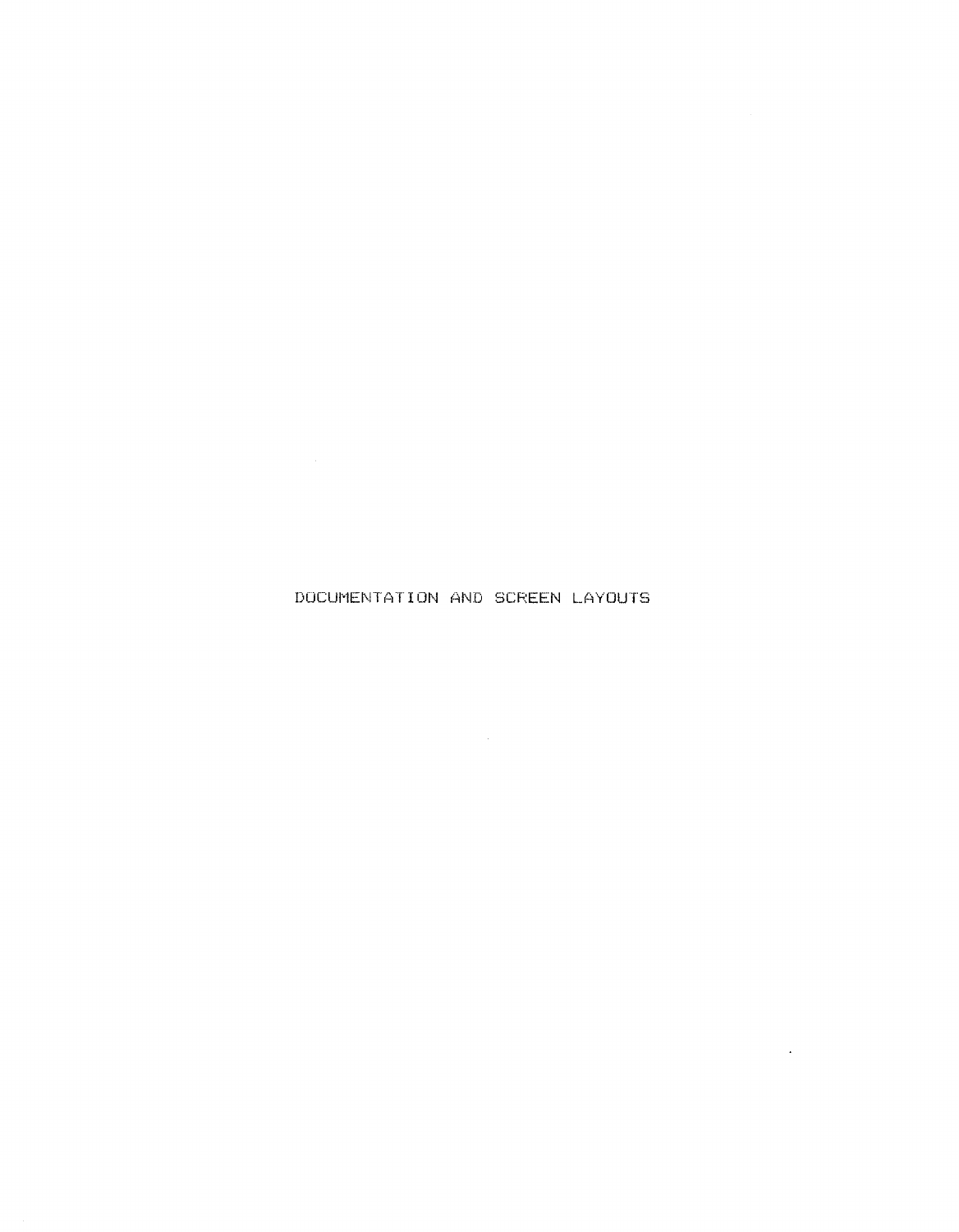ZMMENU. DOC

================================================================================

DOCUMENTATION FOR THE MAIN MENU

| YOU WILL SEE                                                                                        | YOU WILL DO                                                                                                                                                                                                                                                                                                                                                                                       |
|-----------------------------------------------------------------------------------------------------|---------------------------------------------------------------------------------------------------------------------------------------------------------------------------------------------------------------------------------------------------------------------------------------------------------------------------------------------------------------------------------------------------|
| 1. Main Menu will appear and will<br>display the six menu options<br>along with the option to exit. | 1. Type 1 to access the Student<br>Menu and press Enter.<br>Type 2 to access the Faculty<br>Menu and press Enter.<br>Type 3 to access the Registra-<br>tion Menu and press Enter.<br>Type 4 to access the Faculty<br>Class Lists Menu and press<br>Enter.<br>Type 5 to access the Backup<br>Menu and press Enter.<br>Type 6 to Create a New Database<br>and press Enter.<br>or<br>Type O to Exit. |

 $\frac{1}{4}$  $\frac{1}{4}$  $\frac{1}{2}$  $\frac{1}{4}$  $\frac{1}{4}$  $\frac{1}{4}$  $\cdot$ ÷ ÷ ÷  $\cdot$  $\frac{1}{4}$  $\mathbf{I}$  $\mathbf{I}$  $\mathbf{I}$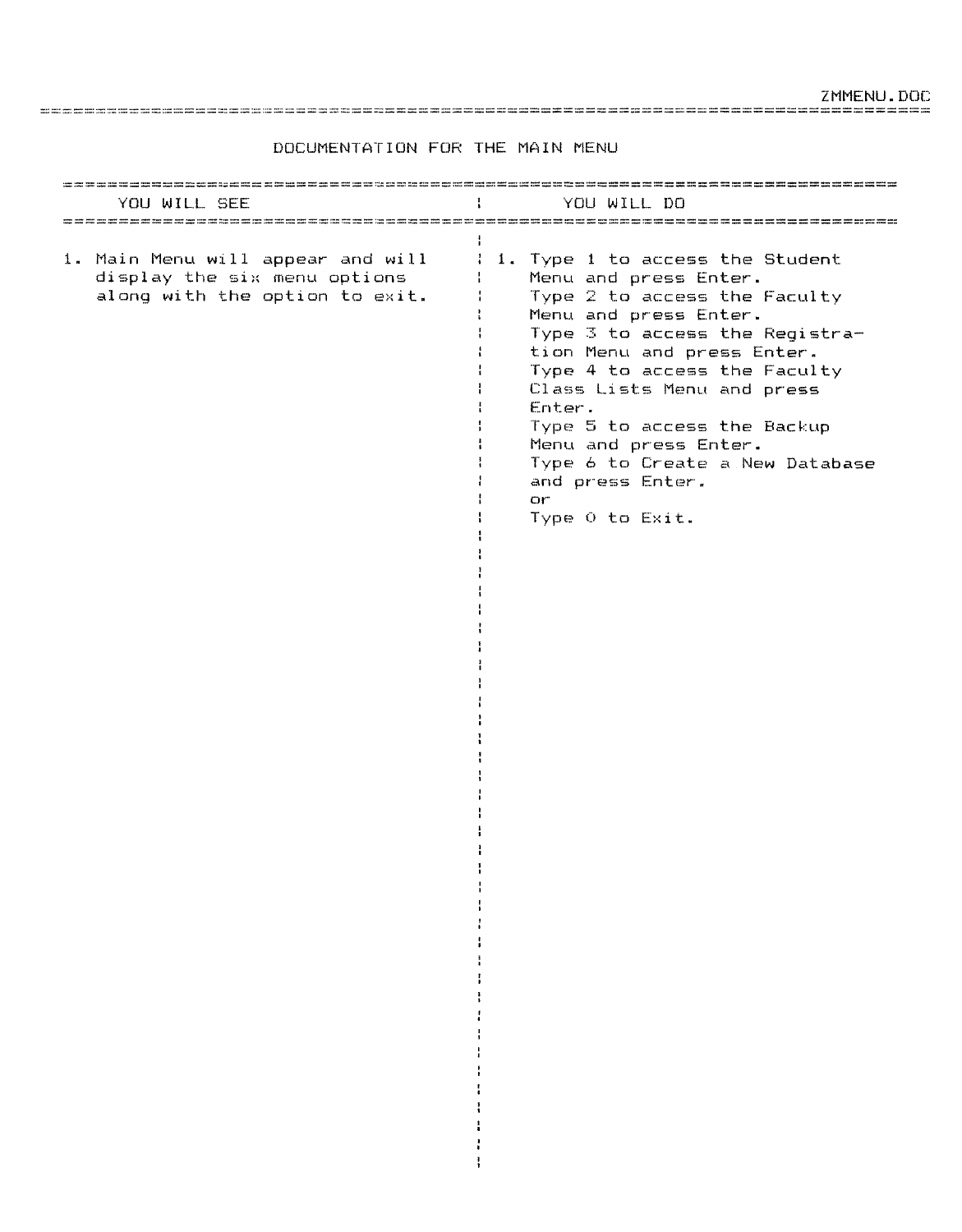| MAIN MENU                   |
|-----------------------------|
|                             |
|                             |
| 1. STUDENT INFORMATION      |
| 2. FACULTY INFORMATION      |
| 3. REGISTRATION INFORMATION |
| 4. FACULTY CLASS LISTS      |
| 5. BACKUP DATABASES         |
| 6. CREATE NEW DATABASE      |
|                             |
| O. EXIT                     |
|                             |



Command : <C: :>: AUT86 : Rec: 1/20 Caps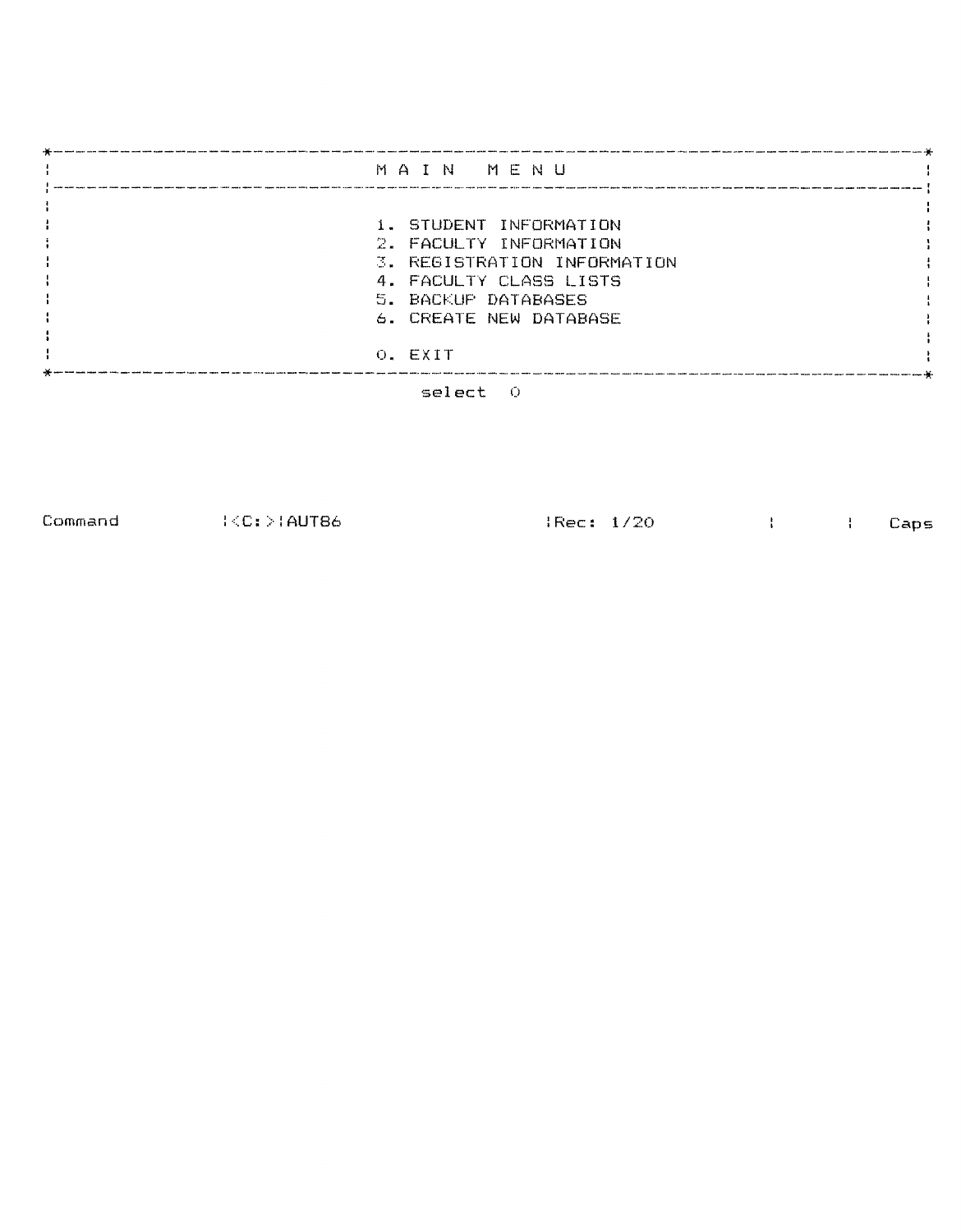| YOU WILL SEE                                                                                                                                                                                                                                                                              |       | YOU WILL DO                                                                                                                                                                                                                                                                                                                                                                                                                                                                                                                                                          |
|-------------------------------------------------------------------------------------------------------------------------------------------------------------------------------------------------------------------------------------------------------------------------------------------|-------|----------------------------------------------------------------------------------------------------------------------------------------------------------------------------------------------------------------------------------------------------------------------------------------------------------------------------------------------------------------------------------------------------------------------------------------------------------------------------------------------------------------------------------------------------------------------|
| 1. The Student Menu will appear dis- 1 1. Type 1 to add a new student and<br>playing four menu options along<br>with the option to exit.                                                                                                                                                  |       | press Enter.                                                                                                                                                                                                                                                                                                                                                                                                                                                                                                                                                         |
| 2. A screen will be displayed asking<br>the user to enter the new<br>student's social security number<br>and press Enter.                                                                                                                                                                 | -24 - | If the student has not been prev-<br>iously entered, a screen will<br>appear in which the user should<br>type in each of the designated<br>fields, pressing enter after<br>each. After the last field is<br>entered (Degree), press CTRL-END<br>to save the information.<br>DO NOT<br>PRESS ENTER OR THE INFORMATION<br>WILL BE LOST !!!<br>After the student's information<br>has been entered and CTRL-END<br>has been pressed, the screen<br>asking for student's social sec-<br>urity number will appear again.<br>Press enter to return to the<br>Student Menu. |
| 3. The Student Menu will appear.                                                                                                                                                                                                                                                          |       | $\mathbb{S}$ . Type 2 to change a student's<br>information and press Enter.                                                                                                                                                                                                                                                                                                                                                                                                                                                                                          |
| 4. A screen will appear asking the<br>user to enter the student's<br>social security number and press<br>Enter.                                                                                                                                                                           |       | 4. Type in the social security<br>number and press Enter.                                                                                                                                                                                                                                                                                                                                                                                                                                                                                                            |
| 5. If an incorrect social security<br>number has been entered, an error (<br>message will appear and the com-<br>puter will return to the Student<br>Menu.<br>If a correct social secur-<br>ity number has been entered, a<br>screen will appear displaying the<br>student's information. |       | I 5. Use the Enter key to move from<br>one field to another and type<br>in the desired changes.<br>To save the changes or leave this<br>screen, press CTRL-END.<br>DO NOT PRESS ENTER OR THE INFOR-<br>MATION WILL BE LOST!!!<br>After the changes have been made<br>and CTRL-END has been pressed.<br>the screen asking for the stud-<br>ent's social security number will<br>appear again. Fress Enter to<br>return to the Student Menu.                                                                                                                           |

## DOCUMENTATION FOR THE STUDENT MENU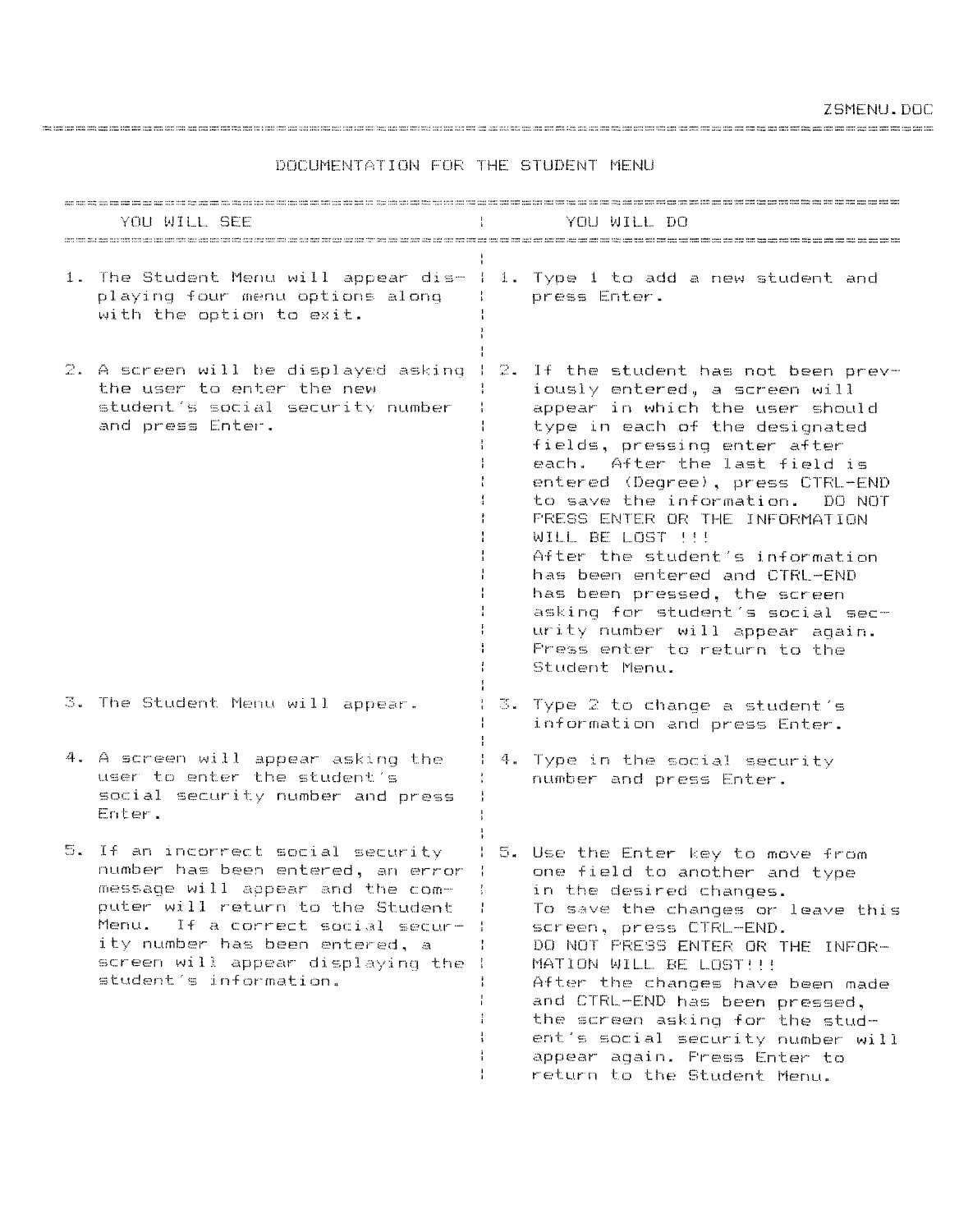**7SMENH2.DOC** 

YOU WILL SEE **Example 11 YOU WILL DO** 6. The Student Menu will appear. Type 3 to delete a student's information and press Enter. 7. A screen will appear asking the 1 7. Type in the social security user to enter the student's number and press Enter. social security number and press Enter. 8. If the student's information al- | 8. If the user is sure he/she wants ready exists. a screen will appear! to delete the student's informadisplaying the student's informat ( tion, type 'Y' and press Enter. tion. If the student's information! If the user decides not to delete the student's information. does not previously exist, an all the error message will appear saving type 'N' and press Enter and the ÷ that the student was not found. information will not be deleted. If the user typed a  $YY$ , a<br>screen will appear saying **TRECORD HAS BEEN DELETED** and press any key to continue. If the user typed 'N' a screen will appear saying 'RECORD NOT DELETED' and press any key to continue. 9. The screen will appear asking 1 9. Press Enter when finished the user to enter the student's deleting students. social security number. 10. The Student Menu will appear. 110. Type 4 to look at the information on several students at a time. Use the cursor keys to move from field to field and ł record to record. Press ESC to exit from this screen and return to the Student Menu.

#### DOCUMENTATION FOR THE STUDENT MENU

PAGE 2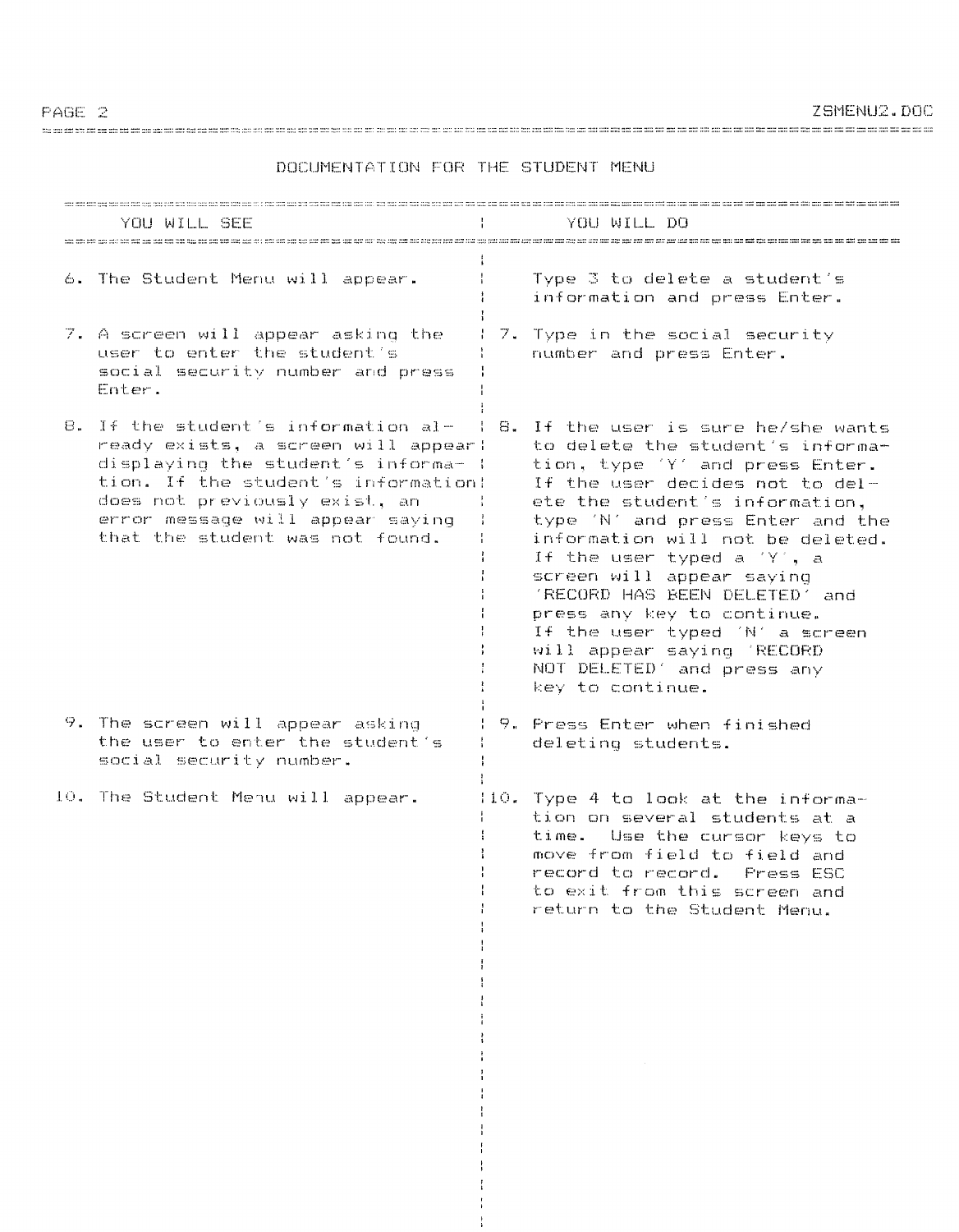| STUDENT INFORMATION                            |  |
|------------------------------------------------|--|
|                                                |  |
| 1. ADD INFORMATION                             |  |
| 2. CHANGE INFORMATION<br>3. REMOVE INFORMATION |  |
| 4. REVIEW INFORMATION                          |  |
| O. EXIT                                        |  |
| select                                         |  |

Command :<C:>lZSTUDENT lRec: *6/6* Caps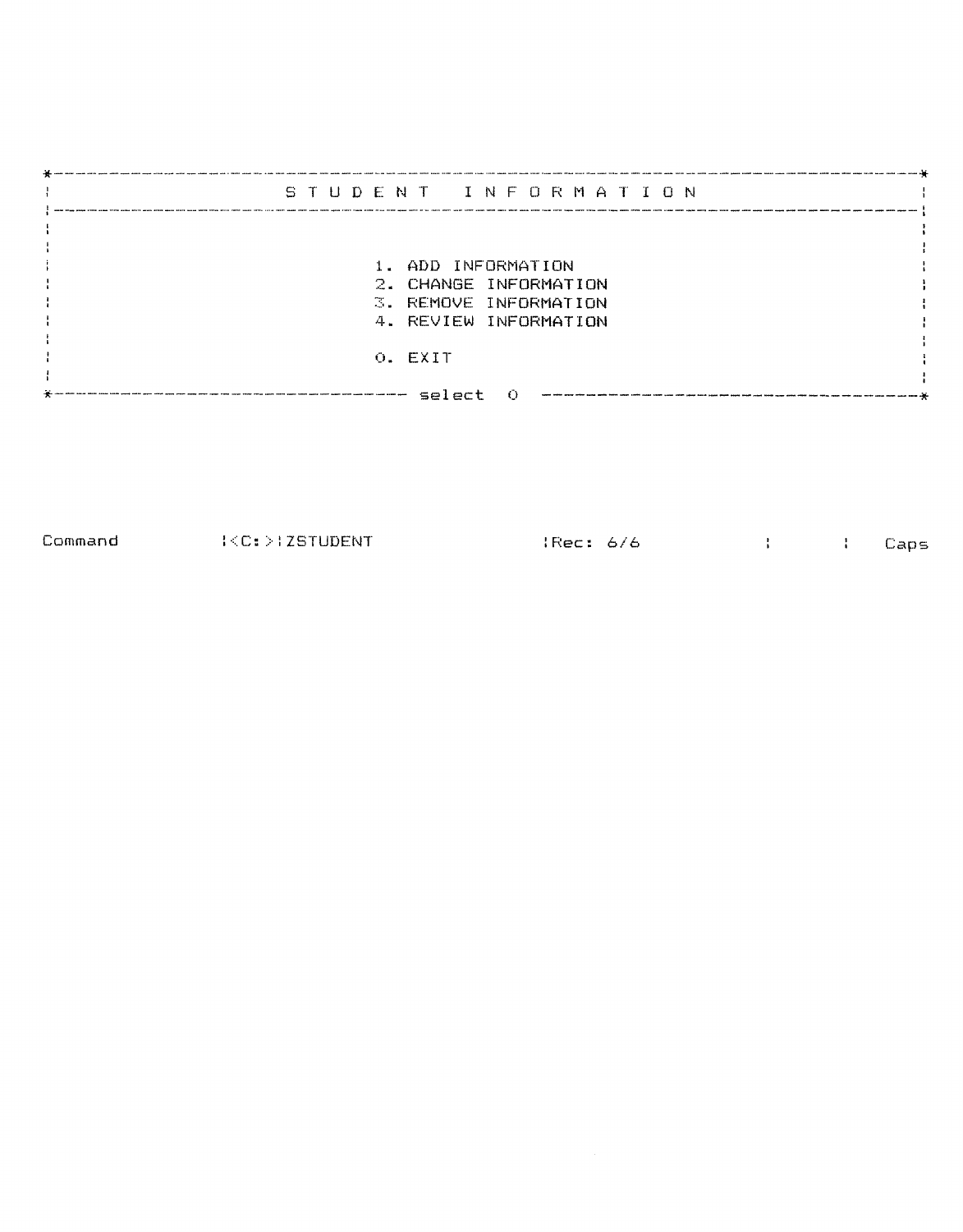ADD NEW STUDENT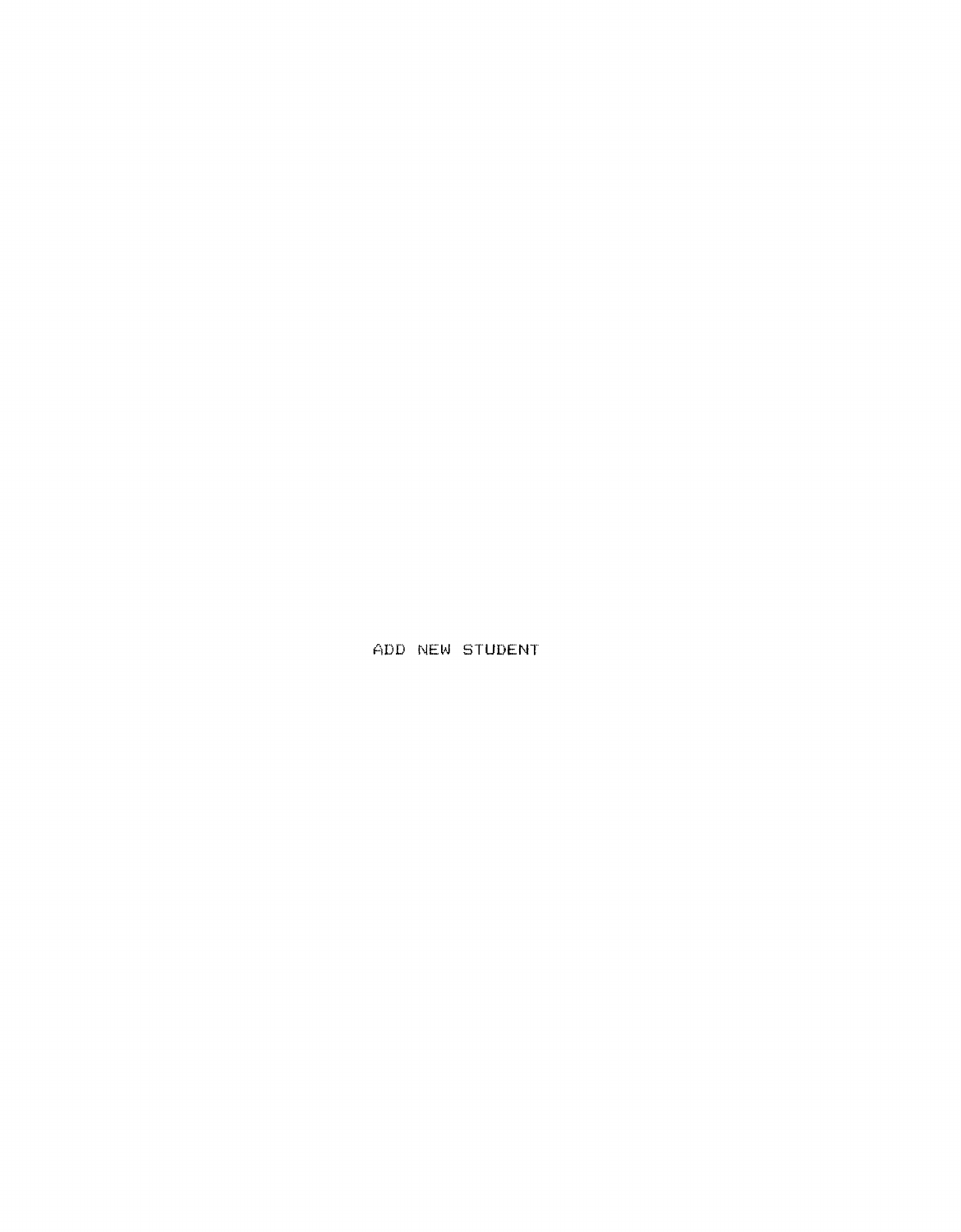PLEASE ENTER STUDENT SOCIAL SECURITY NUMBER 111-11-1111

Command : {C:>{ZSTUDENT :: } {Rec: *6/6* } {Caps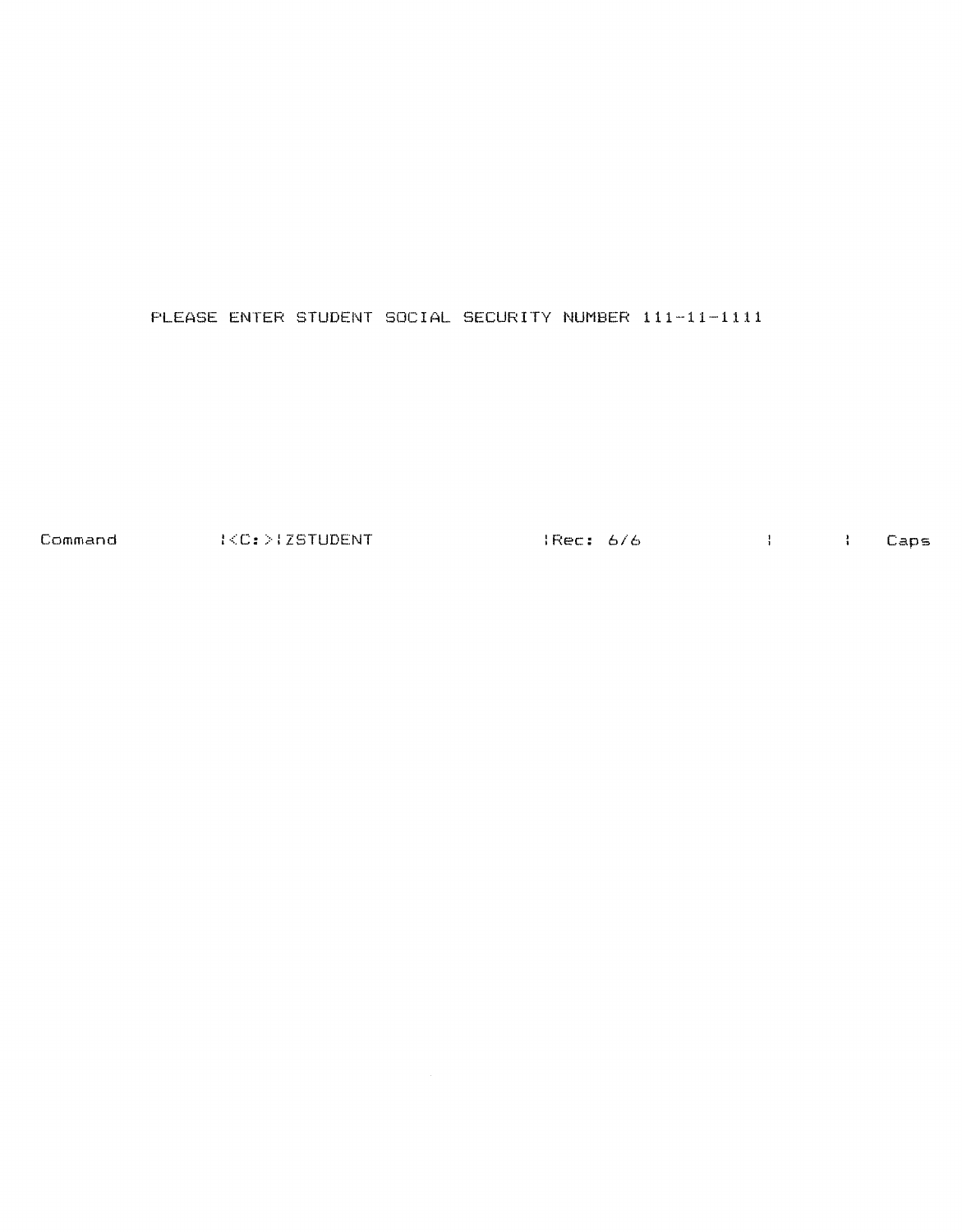FIRST NAME : LAST NAME : SOCIAL SECURITY **NO.** 111-11-1111 ADDRESS: CITY: STATE: ZIP: PHONE: /  $\bullet$  . DEGREE: PRESS CTRL-END AFTER ENTERING ALL OF STUDENT'S INFORMATION

APPEND :<C:>:ZSTUDENT :Rec: EOF/6 Caps

 $\sim 10^{-11}$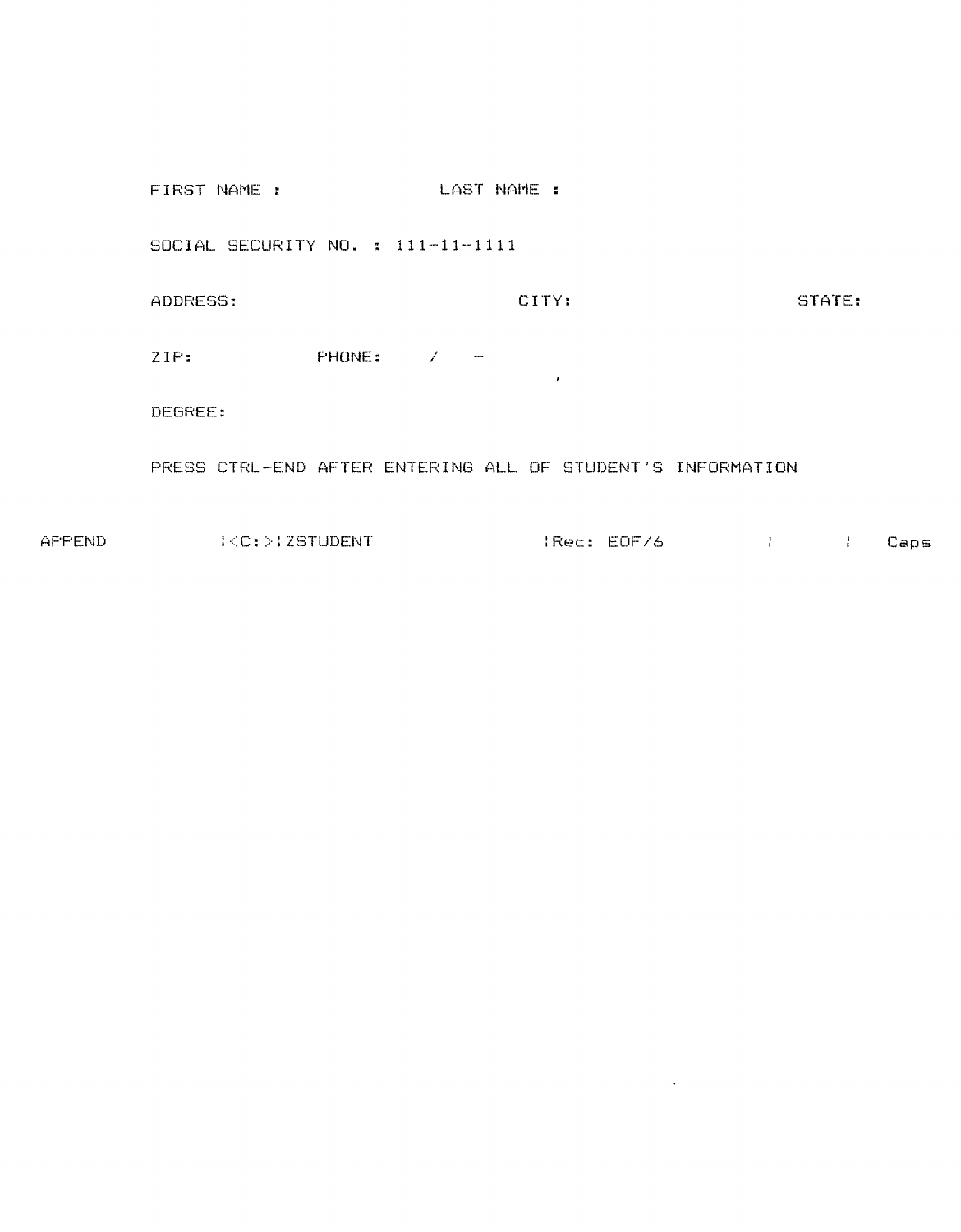CHANGE STUDENT INFORMATION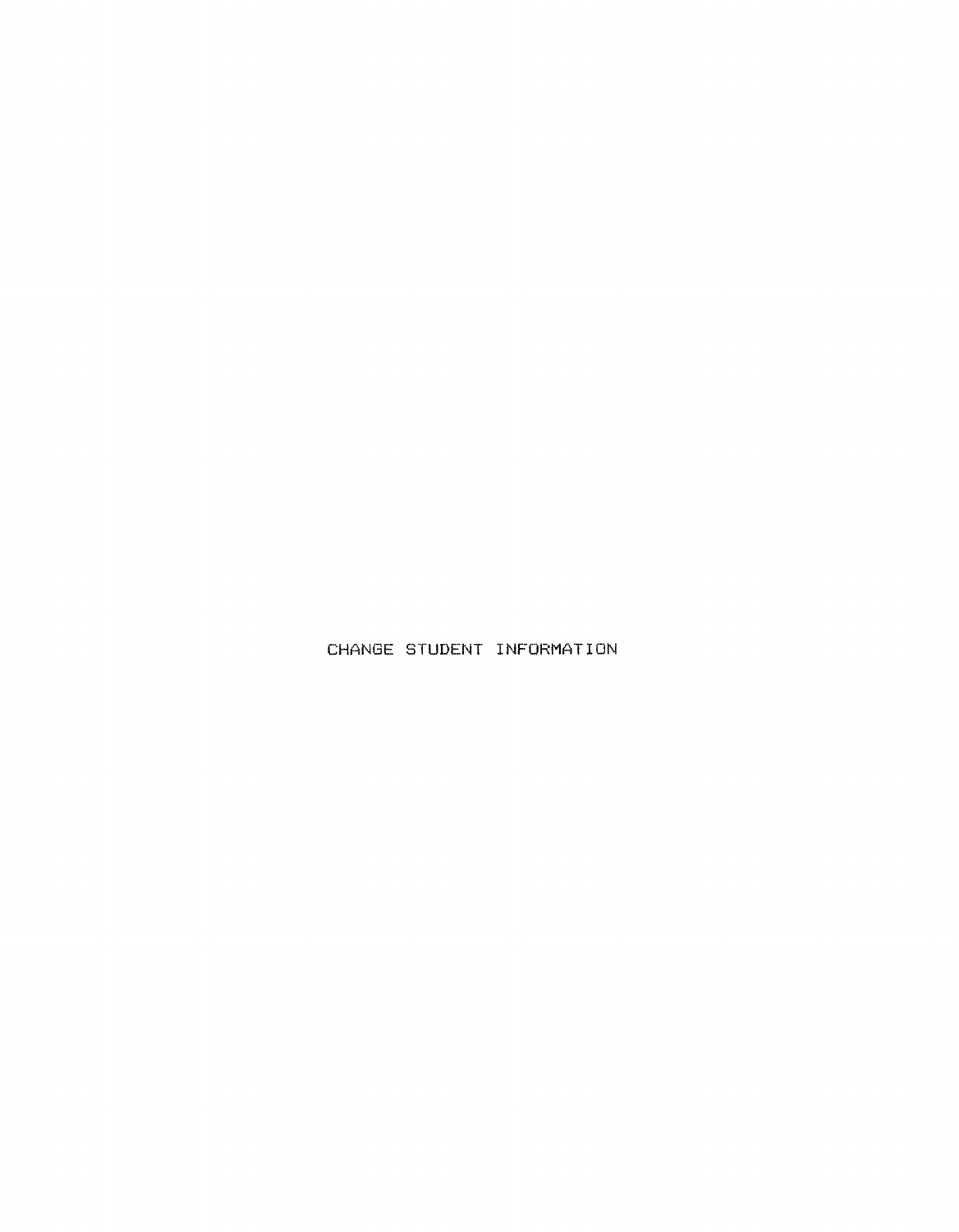PLEASE ENTER SOCIAL SECURITY NUMBER 111-11-1111

Command (<C:>(ZSTUDENT ) {Rec: 4/5 }}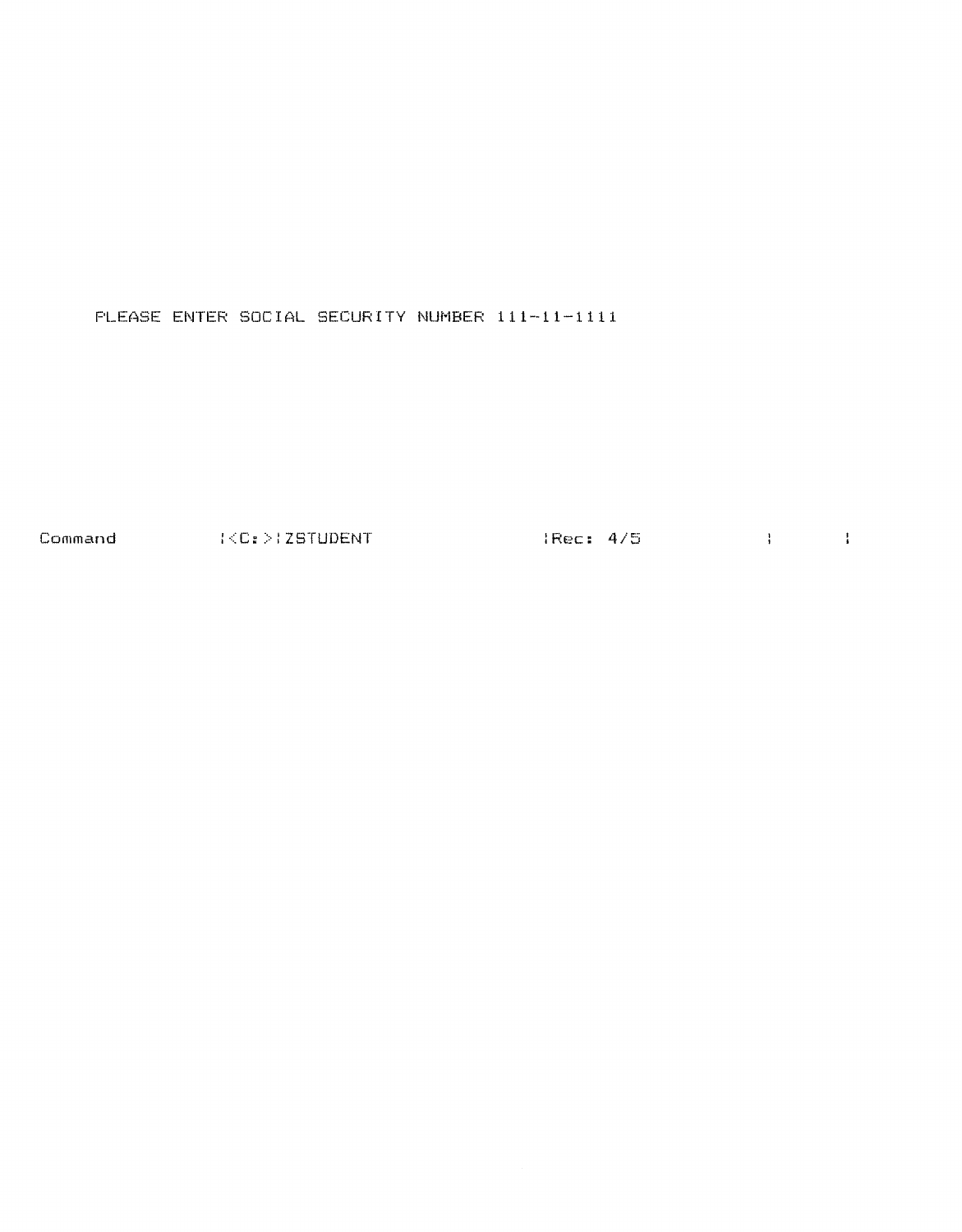FIRST NAME: KATHY LAST NAME: JOHNSON SOCIAL SECURITY NO.: 111-11-1111 ADDRESS: 111 ELM ST. CITY: MERRILLVILLE STATE: IN ZIP: 47332 PHONE: *218/553-1818*  DEGREE: ASSOCIATE PRESS CTRL-END TO SAVE AND EXIT; PRESS ESC TO EXIT

 $\Delta \sim 1$ 

EDIT :<C:>/ZSTUDENT :Rec: *4/5*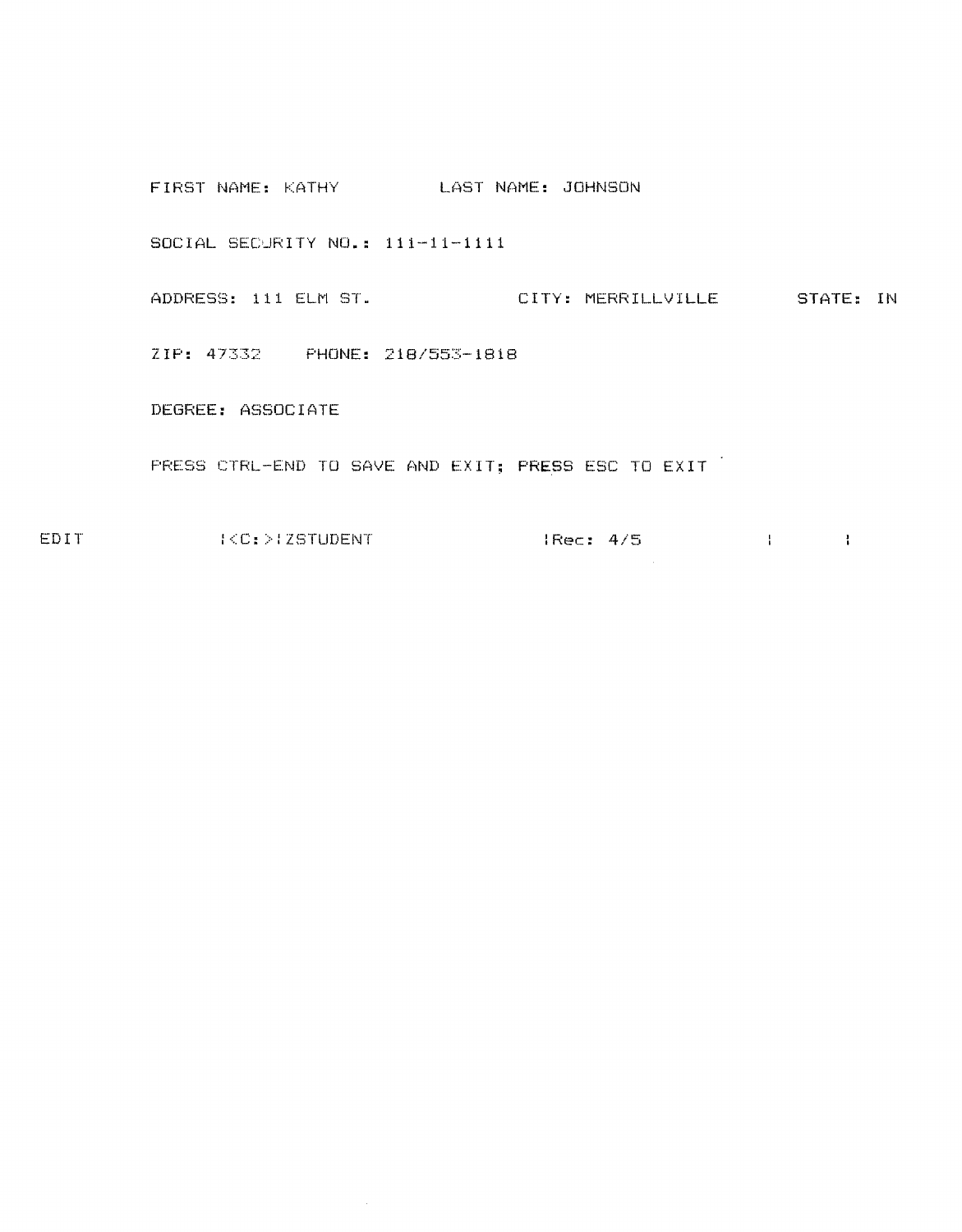DELETE STUDENT

 $\mathcal{L}^{\text{max}}_{\text{max}}$  and  $\mathcal{L}^{\text{max}}_{\text{max}}$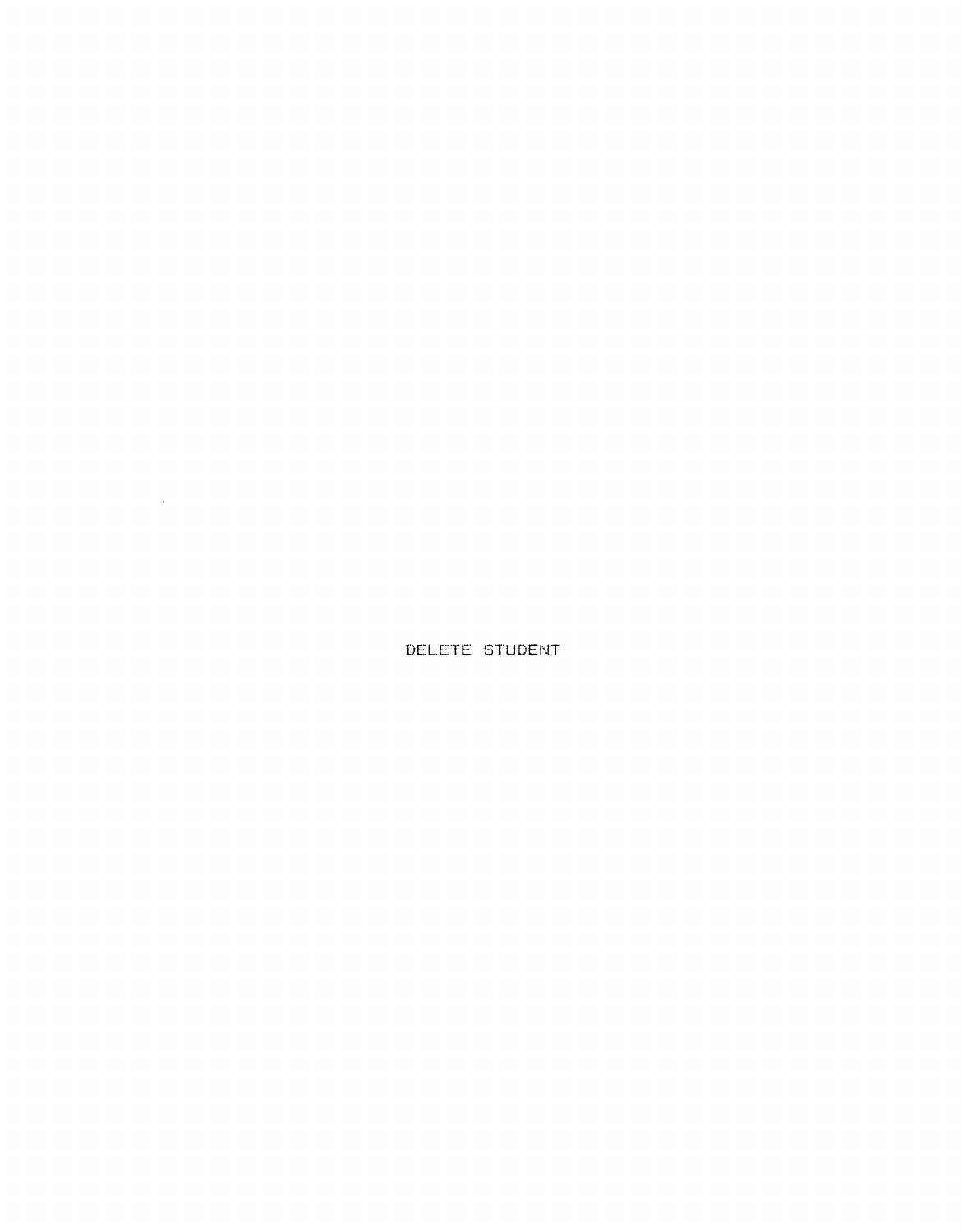PLEASE ENTER SOCIAL SECURITY NUMBER 111-11-1111

Command (CB: >:ZSTUDENT (Rec: 4/5) { { { }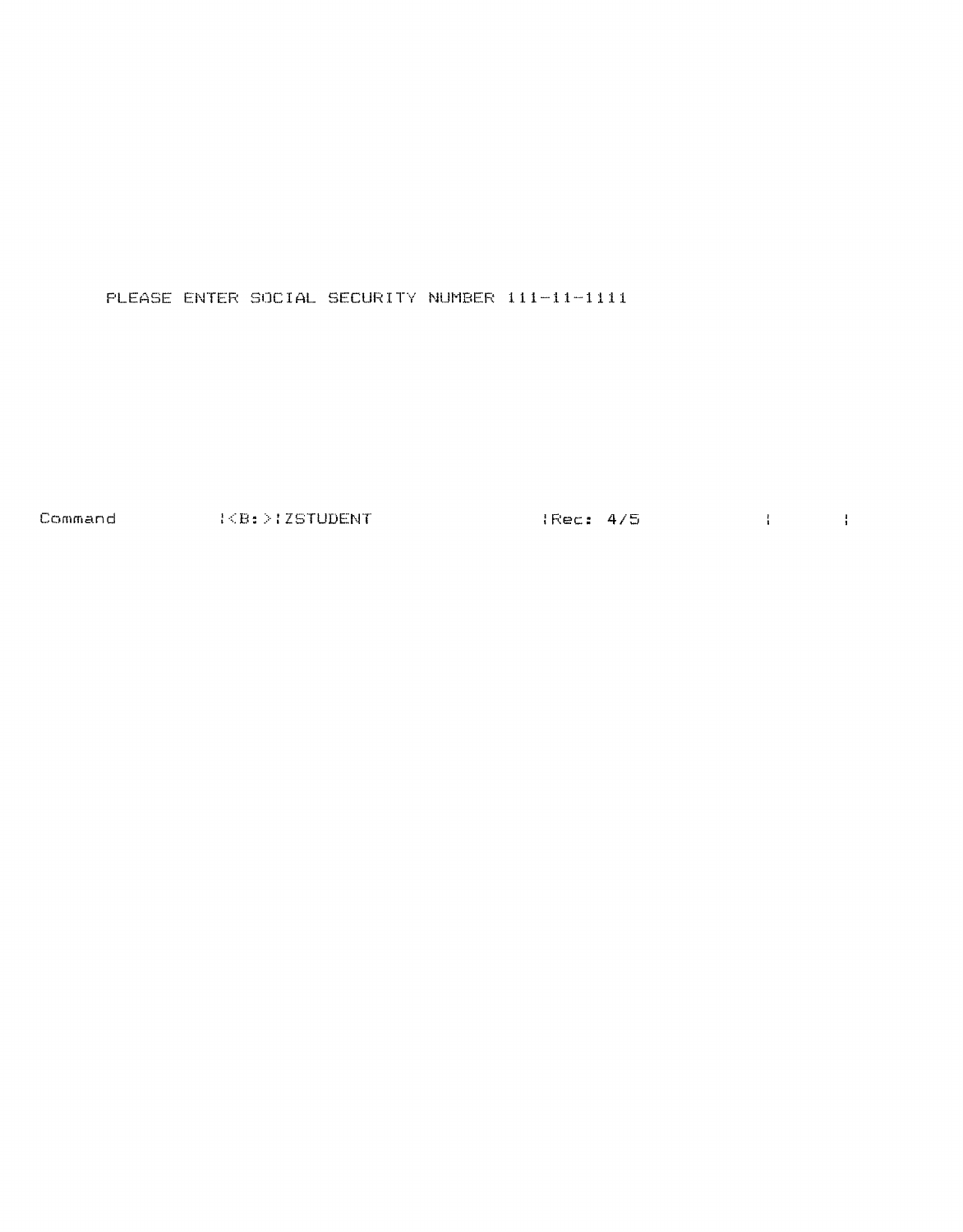FIRST NAME: KATHY LAST NAME: JOHNSON SOCIAL SECURITY NO.: 111-11-1111 ADDRESS: 111 ELM ST. CITY: MERRILLVILLE STATE: IN ZIP: 47332 PHONE: *218/553-1818*  DEGREE: AS30CIATE IS THIS THE RECORD YOU WISH TO DELETE? (YIN)

READ :<B:>:ZSTUDENT :Rec: *4/5* 

 $\sim 10^7$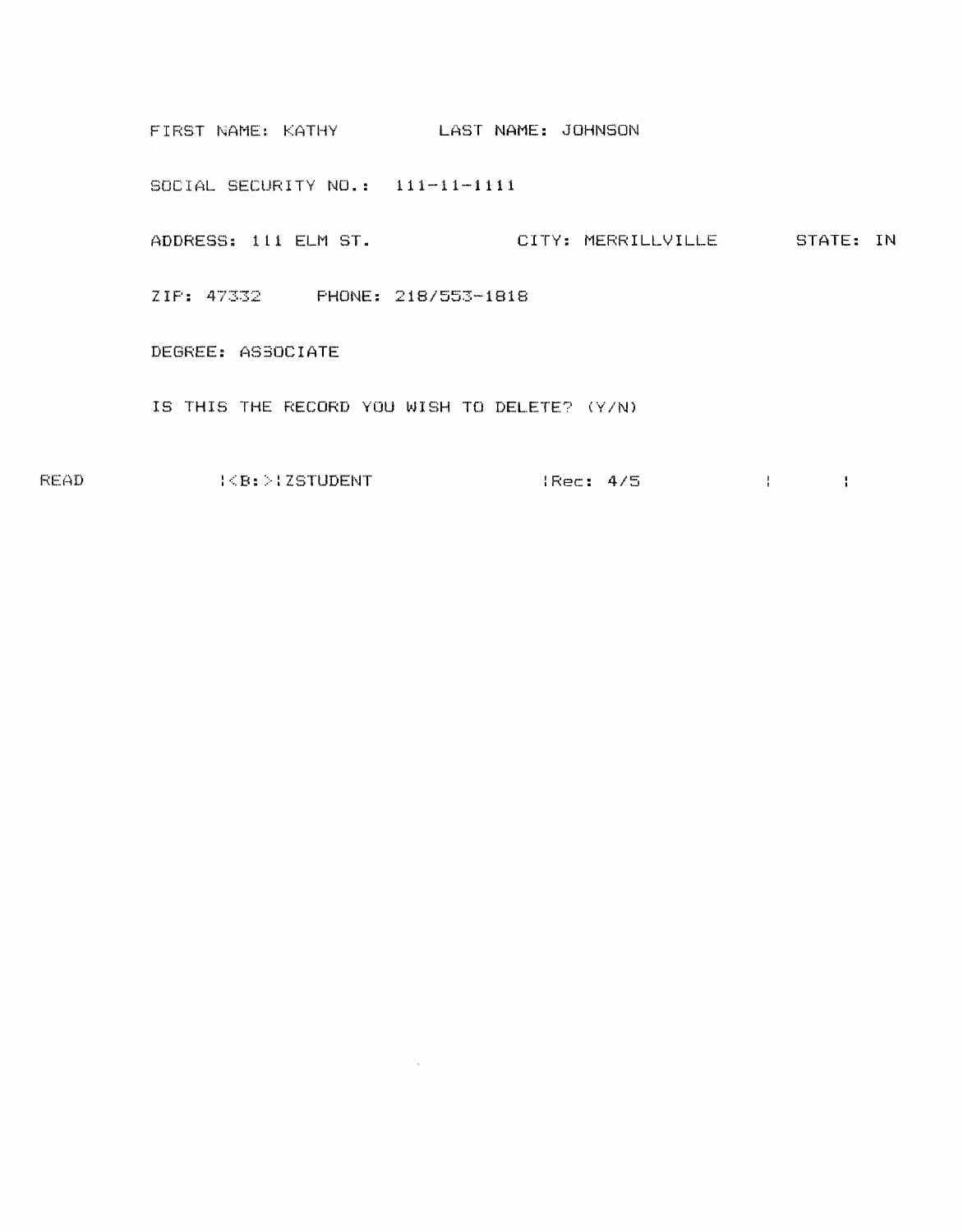RECORD HAS BEEN DELETED

Command :<C:):ZSTUDENT :Rec: *4/6* Caps Press any key to continue...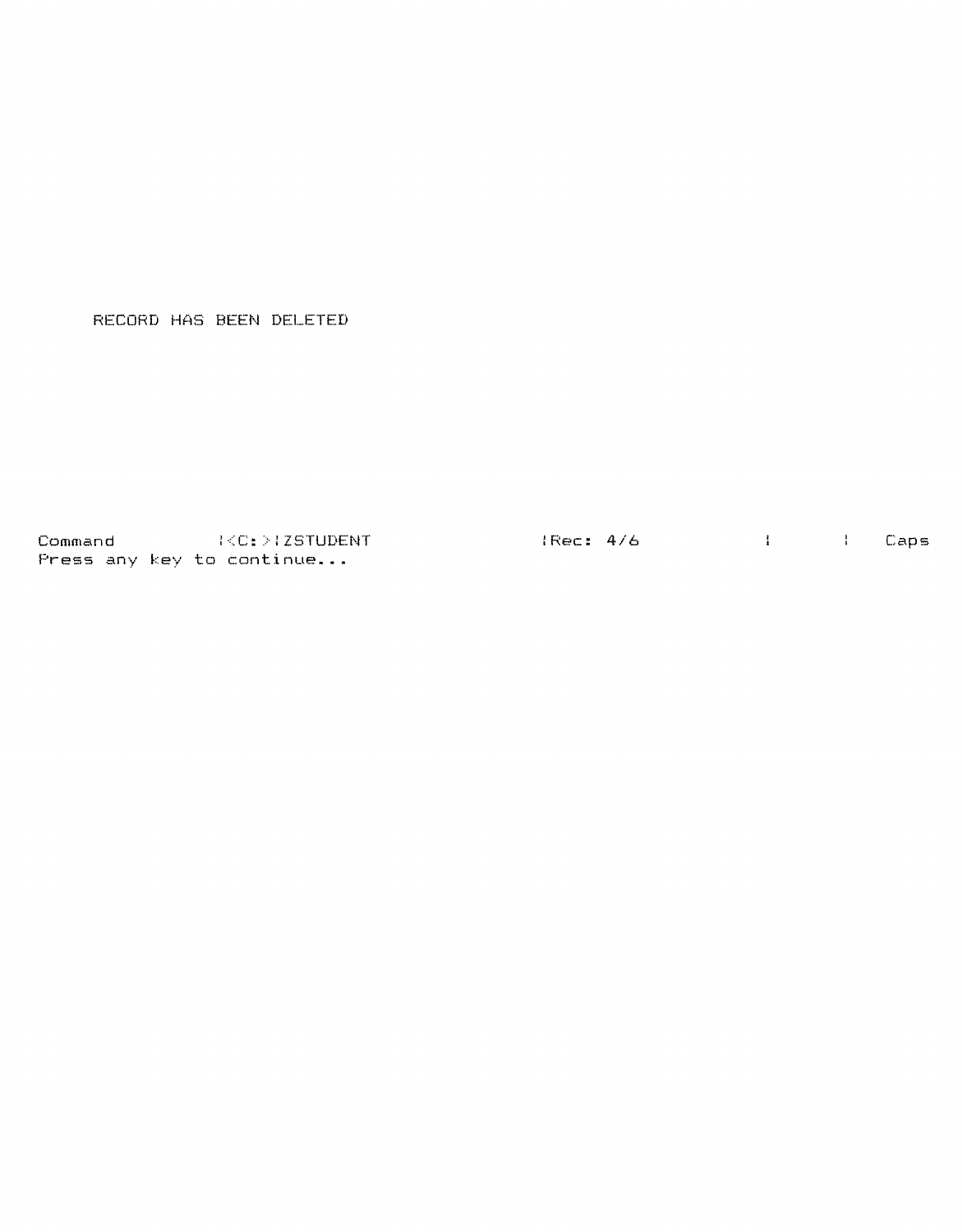RECORD NOT DELETED

Command :<B:>:ZSTUDENT :Rec: 4/5 Press any key to continue ...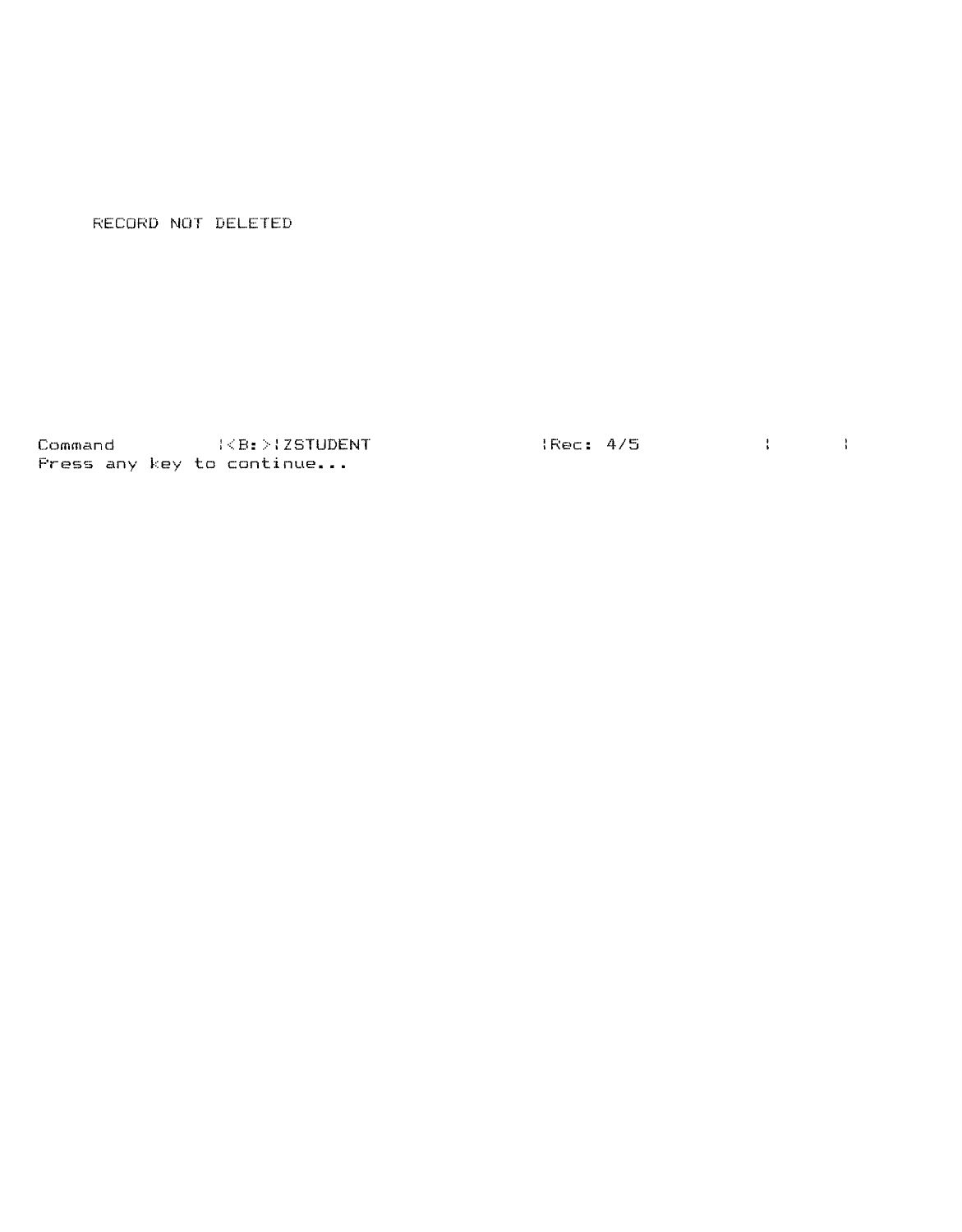VIEW STUDENT DATABASE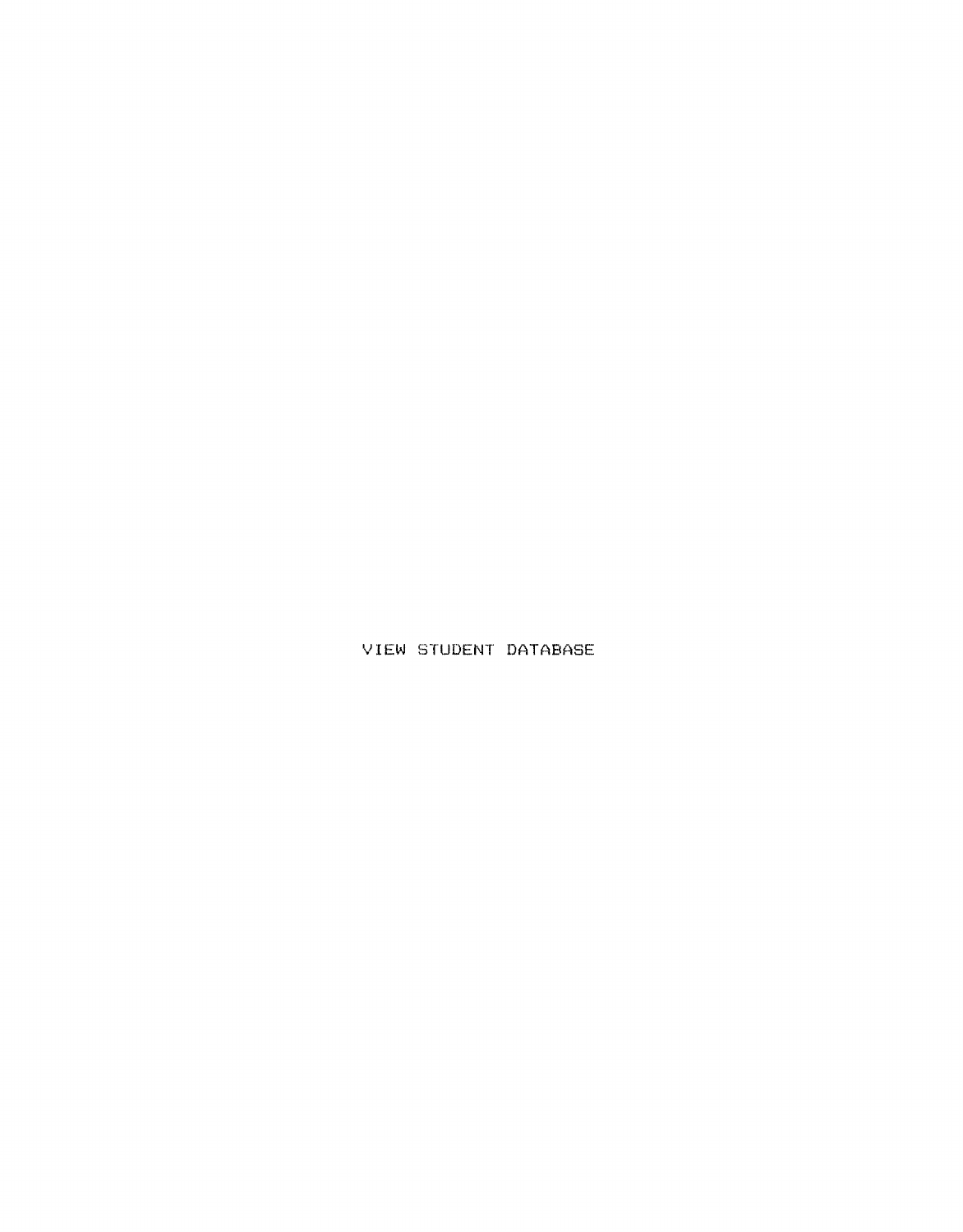| $\downarrow$ CURSOR $\langle$ -- --> $\downarrow$ UP                                                            |              |                          | DOWN : DELETE : Insert Mode: Ins : |
|-----------------------------------------------------------------------------------------------------------------|--------------|--------------------------|------------------------------------|
| : Char: Del : Exit:       ^End :<br>: Field: Home End : Page: PgUp PgDn : Field: ^Y : Abort: Esc :              |              |                          |                                    |
|                                                                                                                 |              |                          |                                    |
| The Pan: The Panel of the Life of the Panel of the Panel (1990) is the Panel of the Panel of the Panel of the P |              |                          |                                    |
|                                                                                                                 |              |                          |                                    |
| SSN--------- FNAME----- LNAME---------- ADDR-------------- CITY---------                                        |              |                          |                                    |
| $111 - 11 - 1111$ KATHY $JOHNSON$                                                                               |              | 111 ELM ST. MERRILLVILLE |                                    |
| 222-22-2222 JAMES                                                                                               | <b>BROWN</b> | 250 FIFTH STREET         | YORKTOWN                           |
| 305-86-3377 KATHERINE                                                                                           | HARRIS       | RR1.BOX 79               | FARMLAND                           |
| 333-33-3333 JANE                                                                                                | SMITH        | -FCF 1                   | MUNCIE                             |
|                                                                                                                 |              |                          |                                    |
| 444-44-4444 ROBERT<br>MAIN                                                                                      |              | 205 RESIDENCE            | PARKER CITY                        |

BROWSE (<B:>1ZSTUDENT (Rec: 4/5) {

 $\mathcal{L}^{\text{max}}_{\text{max}}$  , where  $\mathcal{L}^{\text{max}}_{\text{max}}$ 

View and edit fields.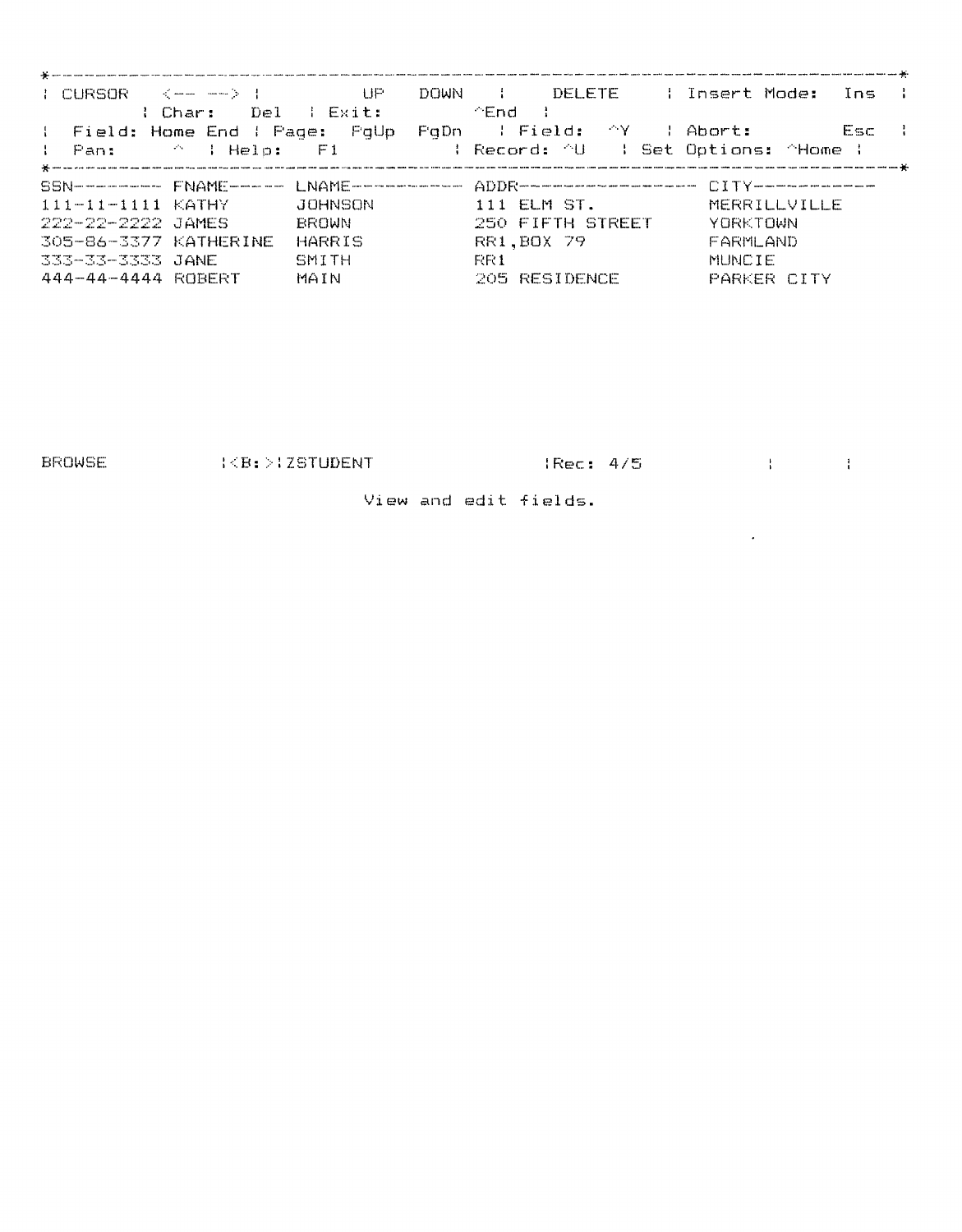DOCUMENTATION FOR THE FACULTY MENU

 $\frac{1}{4}$  $\frac{1}{3}$ 

| YOU WILL SEE                                                                                        | YOU WILL DO                                                                                                                                                                                                                                                                                                                                                                                                                                                                                                                                                                                                                                                                                                                             |
|-----------------------------------------------------------------------------------------------------|-----------------------------------------------------------------------------------------------------------------------------------------------------------------------------------------------------------------------------------------------------------------------------------------------------------------------------------------------------------------------------------------------------------------------------------------------------------------------------------------------------------------------------------------------------------------------------------------------------------------------------------------------------------------------------------------------------------------------------------------|
|                                                                                                     |                                                                                                                                                                                                                                                                                                                                                                                                                                                                                                                                                                                                                                                                                                                                         |
| 1. The Faculty Menu will appear dis-<br>playing four menu options along<br>with the option to exit. | 1. Type 1 to add a new faculty mem-<br>ber and press Enter. A screen<br>will be displayed asking the<br>user to enter the new faculty's<br>code number and press enter. If<br>the faculty has not been entered<br>previously, a screen will appear<br>in which the user should type in<br>each of the designated fields,<br>pressing Enter after each.<br>After the last field is entered<br>(Phone Number), press CTRL-END<br>to save the information. DO NOT<br>PRESS ENTER OR THE INFORMATION<br>WILL BE LOST!!!<br>After the faculty's information<br>have been entered and CTRL-END<br>has been pressed, the screen<br>asking for the faculty's code<br>number will appear again. Press<br>Enter to return to the Faculty<br>Menu. |
|                                                                                                     | Type 2 to change a faculty's<br>information and press Enter.<br>A screen will appear asking the<br>user to enter the faculty's<br>code number and press Enter.<br>If an incorrect faculty code<br>number is entered, an error<br>message will appear and the<br>computer will return to the<br>Faculty Menu.<br>If a correct faculty code number<br>is entered, a screen will appear<br>displaying the faculty's infor-<br>mation. Use the Enter key to<br>move from one field to another<br>and type in the desired change.<br>To save the changes or leave<br>this screen, go to the last<br>field on the screen (Phone Num-<br>ber) and press CTRL-END. DO NOT                                                                       |
|                                                                                                     | PRESS ENTER OF THE INFORMATION<br>WILL BE LOST!!!<br>After the changes have been made<br>and CTRL-END has been pressed.<br>the screen asking for the<br>faculty code number will appear<br>again.<br>Press Enter to return<br>to the Faculty Menu.                                                                                                                                                                                                                                                                                                                                                                                                                                                                                      |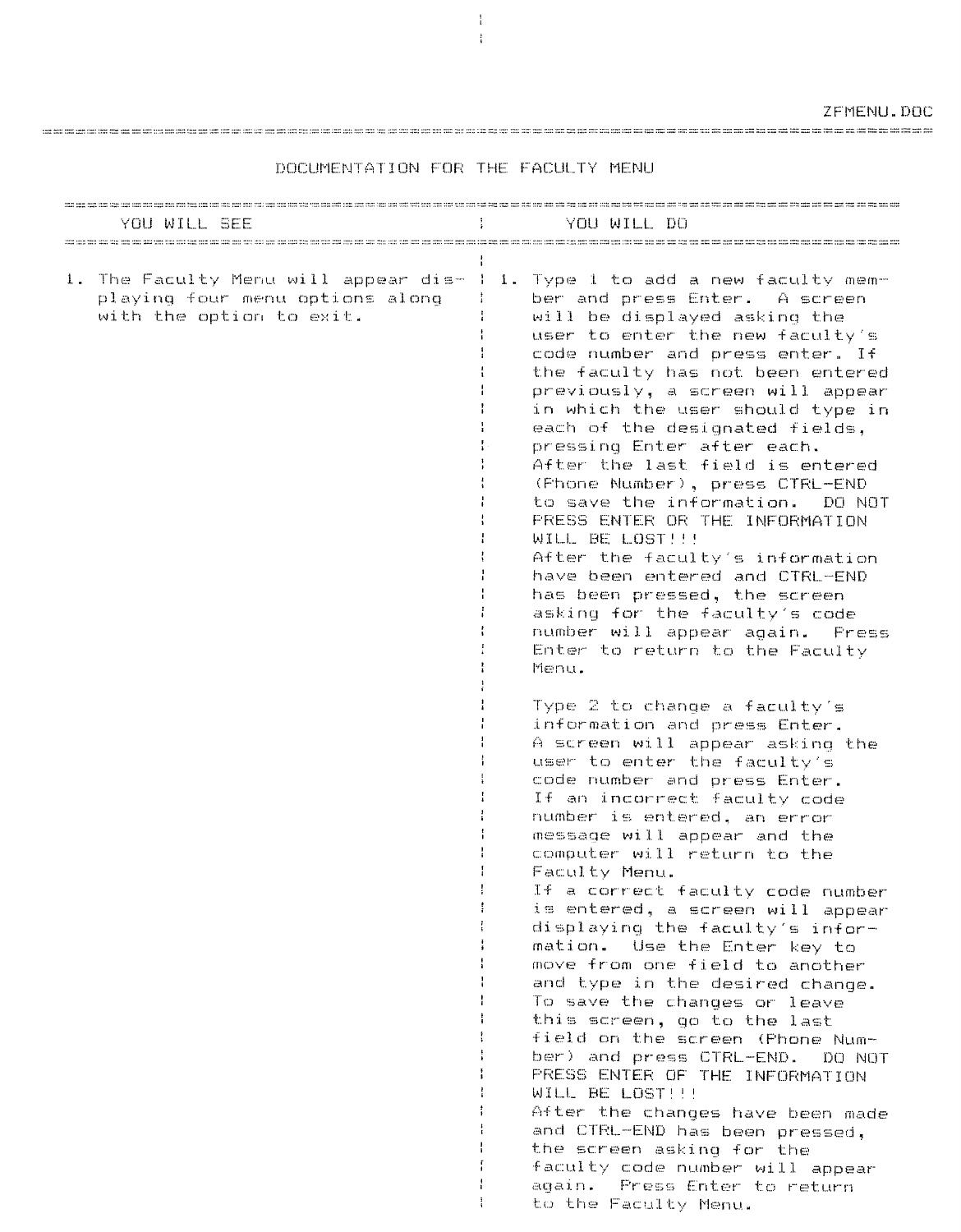ZFMENU2.DOC

| YOU WILL SEE | YOU WILL DO                                                                                                                                                                                                                                                                                                                                                                                                                                                                                                                                                                                                                                                                                                                                                                                                                                                                                                                                                                                                                                                                                              |
|--------------|----------------------------------------------------------------------------------------------------------------------------------------------------------------------------------------------------------------------------------------------------------------------------------------------------------------------------------------------------------------------------------------------------------------------------------------------------------------------------------------------------------------------------------------------------------------------------------------------------------------------------------------------------------------------------------------------------------------------------------------------------------------------------------------------------------------------------------------------------------------------------------------------------------------------------------------------------------------------------------------------------------------------------------------------------------------------------------------------------------|
| 1.           | and the second contract was not the second that was described and contract the second second second second<br>Type 3 to delete a faculty's<br>information and press Enter.<br>A screen will appear asking the<br>user to enter the faculty code<br>number and press Enter. If the<br>faculty's information exists, a<br>screen will appear displaying<br>the faculty's information. If<br>the user is sure he/she wants to<br>delete the faculty's infor-<br>mation, type Y and press Enter.<br>If the user decides not to<br>delete the information, type N<br>and press Enter and the informa-<br>tion will not be deleted. If<br>the user type Y, a screen will<br>appear saying 'RECORD HAS BEEN<br>DELETED' and press and key to<br>continue. If the user typed N,<br>a screen will appear saying<br>'RECORD NOT DELETED' and press<br>any key to continue.<br>Type 4 to look at the informa-<br>tion on several faculty members<br>at a time. Use the cursor keys<br>to move from field to field and<br>record to record. Press ESC to<br>exit from this screen and return<br>to the Faculty Menu. |

 $\mathbf{I}$  $\frac{1}{4}$  $\frac{1}{4}$  $\frac{1}{4}$  $\frac{1}{4}$ 

# DOCUMENTATION FOR THE FACULTY MENU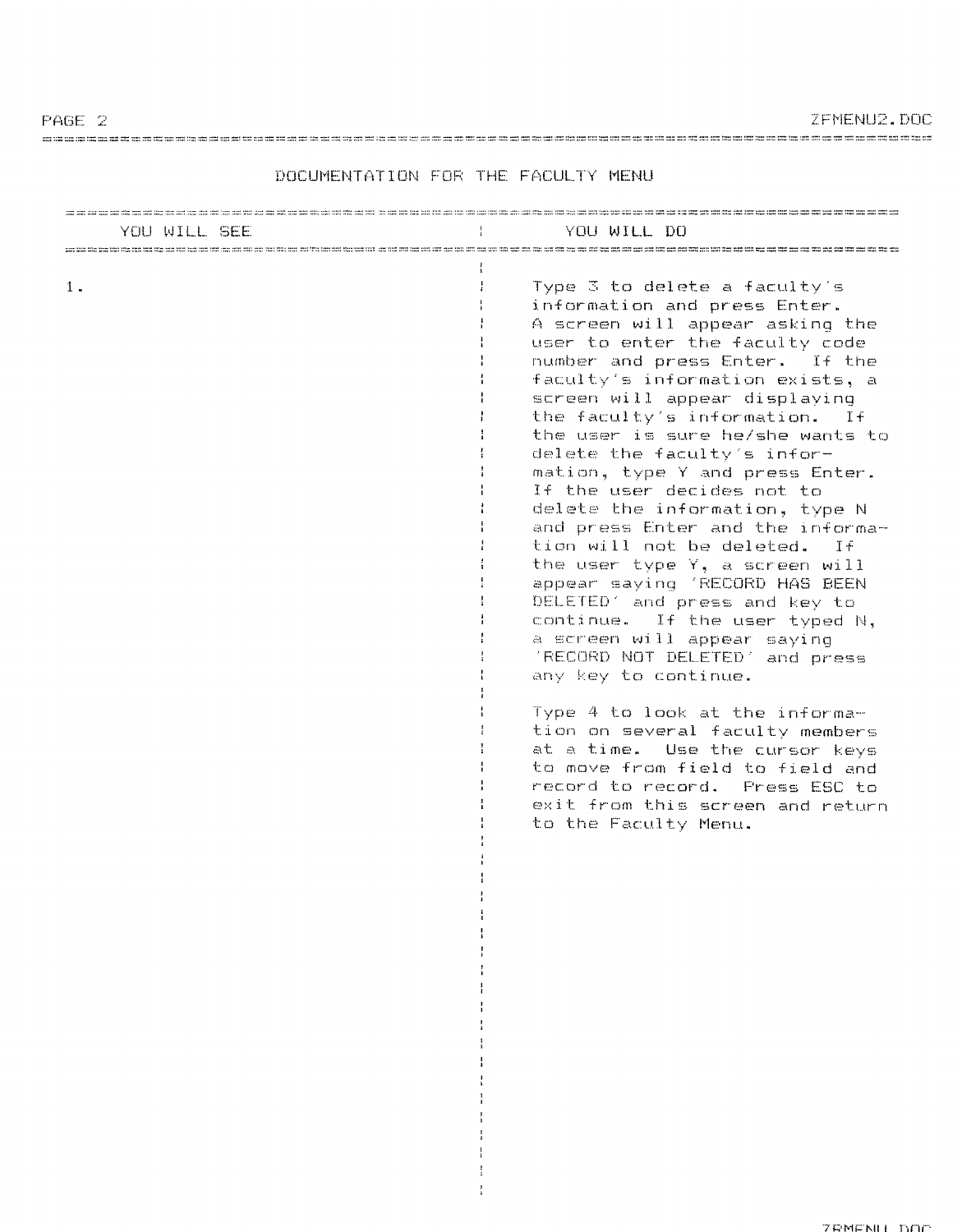| FACULTY INFORMATION                            |  |
|------------------------------------------------|--|
|                                                |  |
| 1. ADD INFORMATION                             |  |
| 2. CHANGE INFORMATION<br>3. REMOVE INFORMATION |  |
| 4. REVIEW INFORMATION                          |  |
| O. EXIT                                        |  |
| select                                         |  |

Command : <C: :>: ZFACULTY : Rec: 1; 1 Caps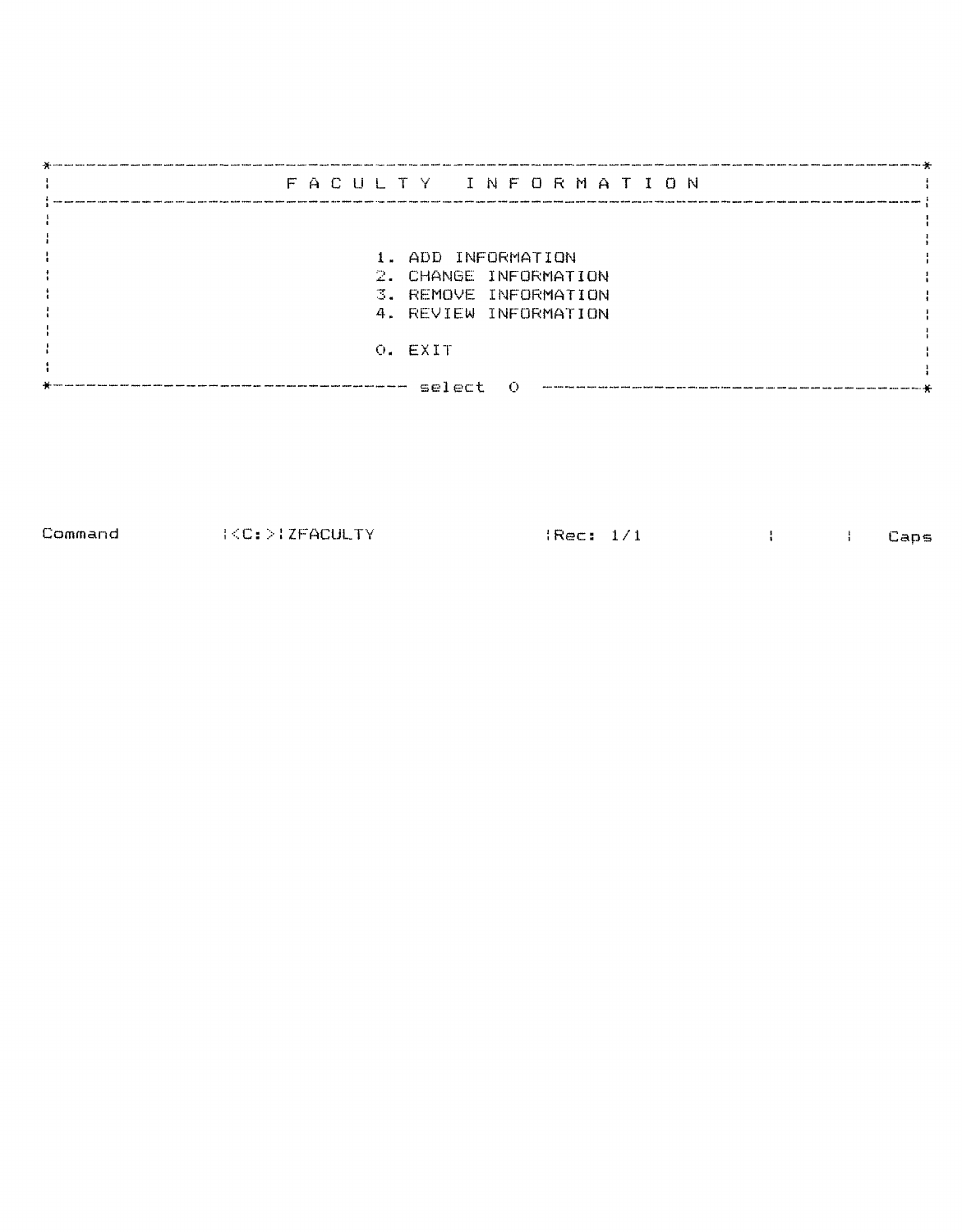ADD NEW FACULTY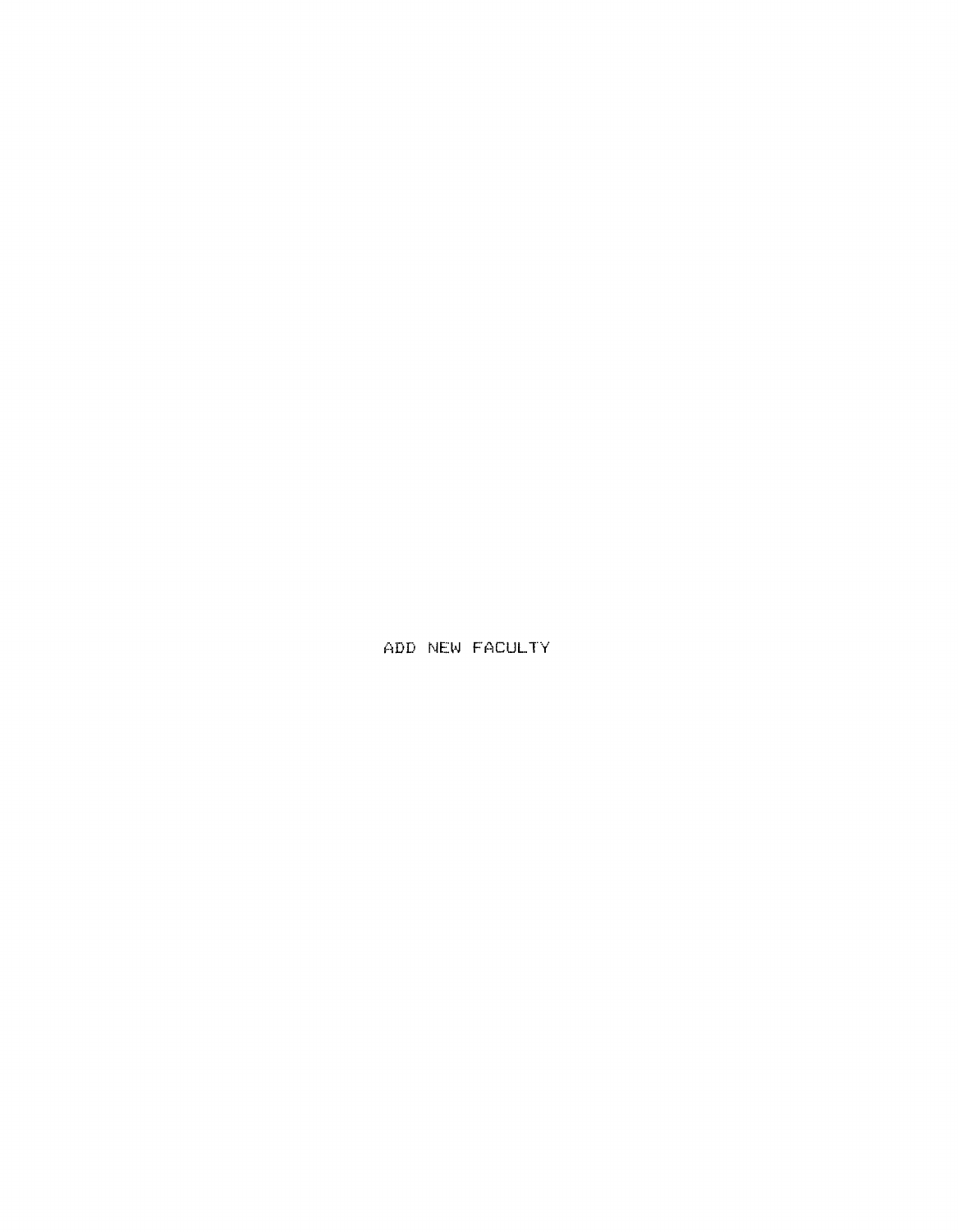PLEASE ENTER FACULTY CODE NUMBER 52

 $\mathcal{L}^{\mathcal{L}}(\mathcal{L}^{\mathcal{L}})$  . The contribution of  $\mathcal{L}^{\mathcal{L}}(\mathcal{L}^{\mathcal{L}})$ 

Command : {C:>{ZFACULTY : {Rec: 1/1}} { Caps

 $\mathcal{L}^{\text{max}}_{\text{max}}$  and  $\mathcal{L}^{\text{max}}_{\text{max}}$